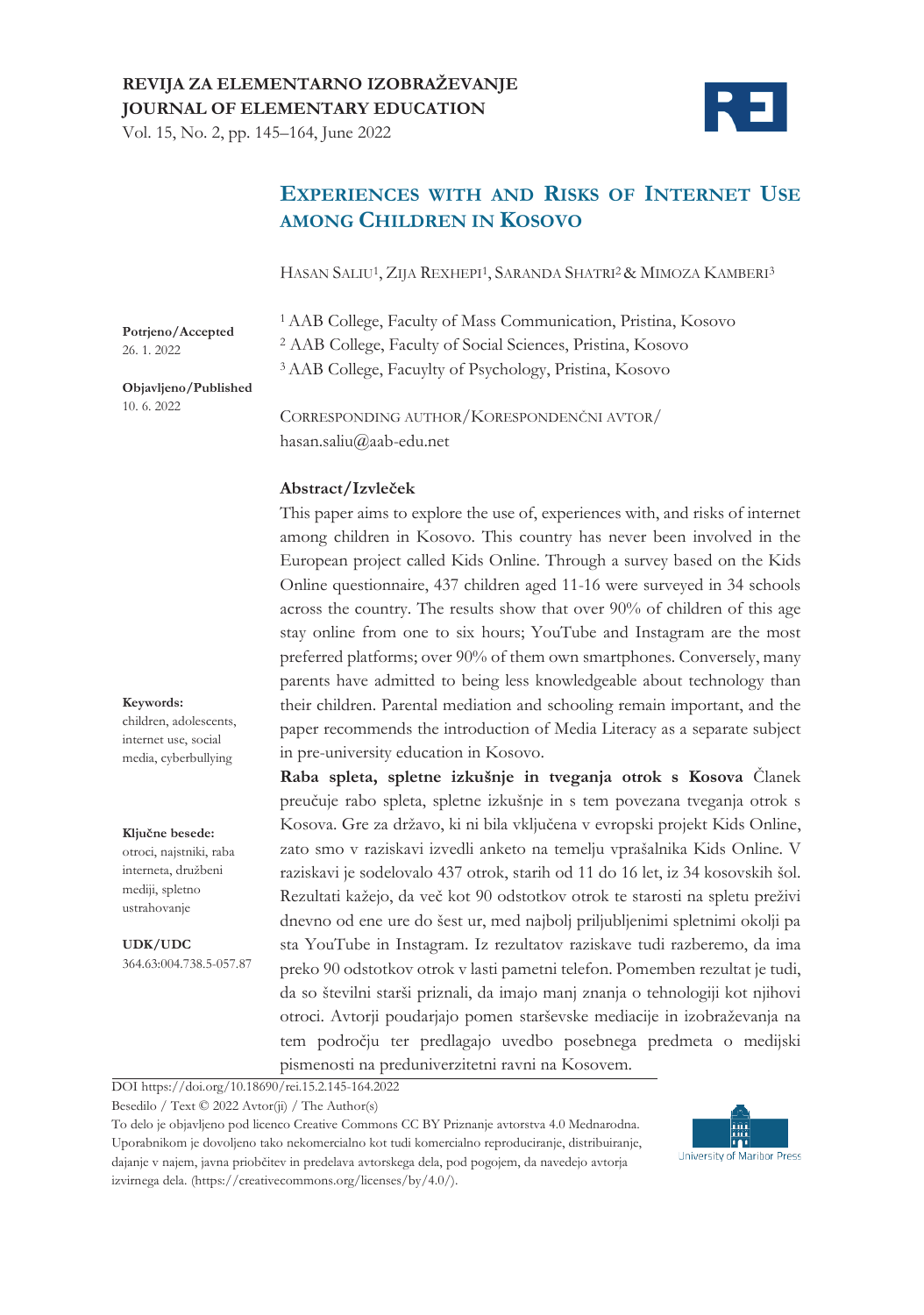## **Introduction**

The ever-increasing use of new technologies and the internet by children has transformed their social lives compared to previous decades. Today the internet, the virtual life, constantly influences our communication, while influencing and promoting innovation and education. Today, the internet and social networks are a space of endless freedom of action, where young people communicate, make friends, and create online identities through them. According to Couldry (2012), the internet is a steady institutional space of interaction and storage of information, of showing and being shown, and that has made time and space as one. This implies that the internet is a place that exposes members of society, while social media has reached its highest peak. The importance of the internet for work, education, community, public policy, family life and social relationships raises new questions for researchers, policymakers, and the public, and especially for young people, who are the biggest users of these technologies.

Current studies in European countries, especially those by Kids Online, have shown that in recent years there has been an increase in internet use by children aged 9 to 16 years. Since 2006, the EU Kids Online Network has been a focal point for new research findings on children using the internet and online technologies (Ólafsson, Livingstone and Haddon, 2014). "EU Kids Online is a multinational research network. It seeks to enhance the knowledge of European children's online opportunities, risks and safety" (Smahel et al., 2020). Between 2006 and 2014, the network was funded by the European Commission. Subsequently, the members of the network decided to continue their cooperation and develop new collaborative projects, such as that of 2019 in the framework of Horizon 2020. In the years 2020 to 2022, this project would conceive, implement and disseminate a comprehensive knowledge base on the impact of technological transformation on children and young people (Smahel et al., 2020). These projects are the main source of high quality, independent and comprehensive evidence supporting a better and safer internet for children in Europe (Ponte, 2019).

However, when this project started, it included the year 2006, and at that time the internet was generally done through quite expensive landline connections through computers; a division was made between the unreal (virtual) life for internet communication and real life for offline communication, and social networks were still in their early stages (Livingstone, Mascheroni and Staksrud, 2015).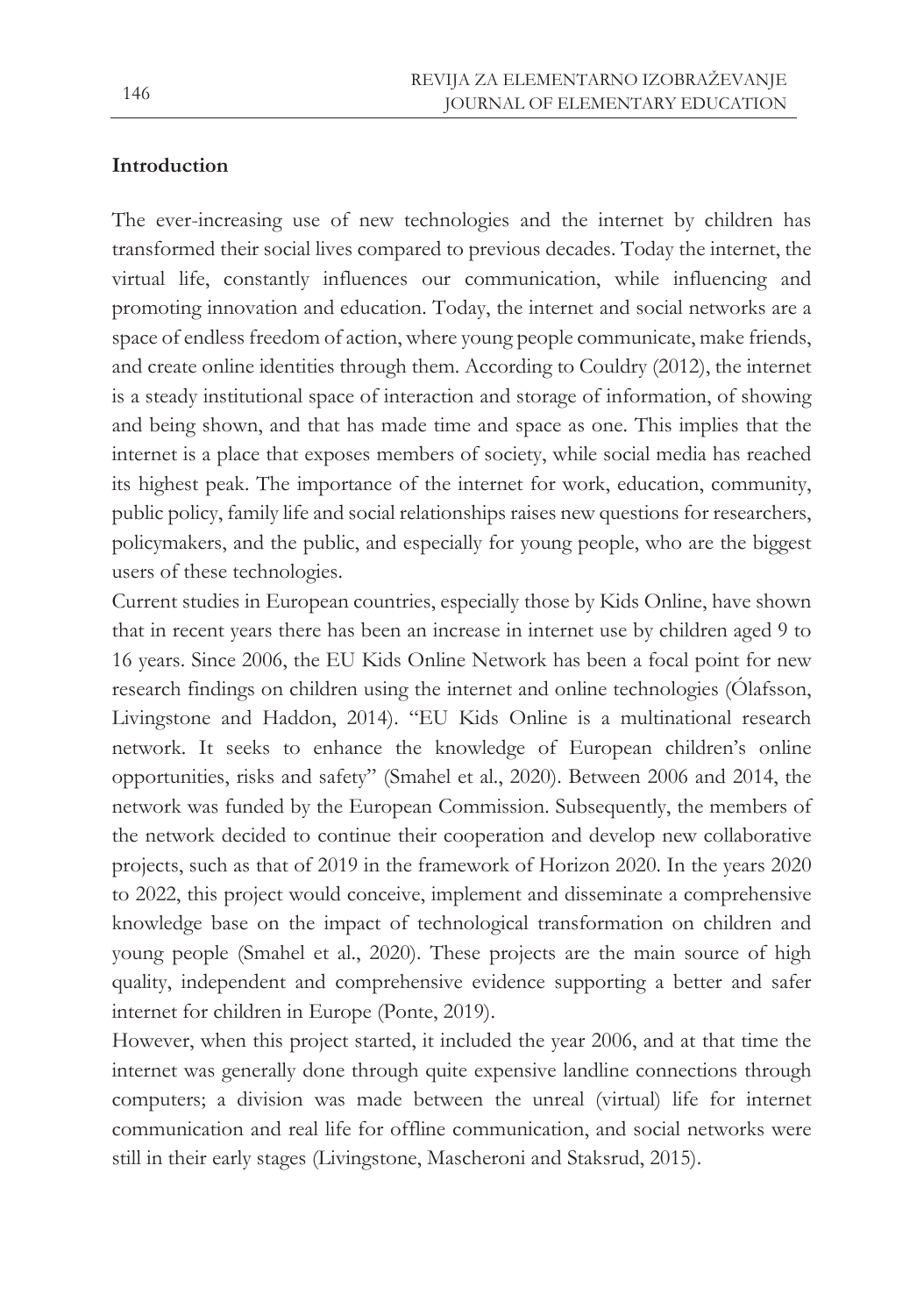These studies show that in addition to increasing internet use by children and adolescents, parents are proving ineffective in exercising parental control when it comes to the presence of abuse and pornographic products on the internet. About 15% of households in 25 European countries are considered "incapable families" when it comes to exercising the necessary control over their children against harmful online phenomena (Hasebrink and Hasebrink, 2013). Parents are not always a source of support. Nowadays the results show that parents do not often use restrictive mediation; only some children are forbidden to use webcams, download content, or surf social networking sites (Smahel et al., 2020).

Recently, Kids Online emphasized the value of systematic research-based documentation and laid out the role that the internet, mobile phones, and computer games play in children's lives (Smahel et al., 2020). Kids Online 2020 states that watching videos, listening to music, communicating with friends and family, visiting a social networking site, and playing online games top the list of activities that children do every day, while smartphones are their favourite tool to "access the internet" (Smahel et al., 2020).

However, what is the situation in Kosovo? While there are no studies on the level of social network use in Kosovo, some reliable sources (alexa.com) do confirm that in Kosovo there is wider use of social networks compared to other European countries. For these reasons, the main purpose of this paper is to identify the time children spend online, their experiences and risks, and to make some comparisons between the main findings of this study and those of studies conducted with children in other European countries.

## **Literature Review**

### *Internet use and experiences*

Recently, new technologies and the internet have been offered as an opportunity for a child to have fun, spend time, socialize, or even to gather information. Based on the perspectives of identity, purpose and relationship with others, young people use the internet to create and increase their communication links; they also use it to pass considerable amounts of time and to expend their energy (Livingstone, 2010, p. 156). It often happens that their identity encounters different identities from around the globe. "Meanwhile, of course, the media play a crucial role in these changing relationships between the global and the local.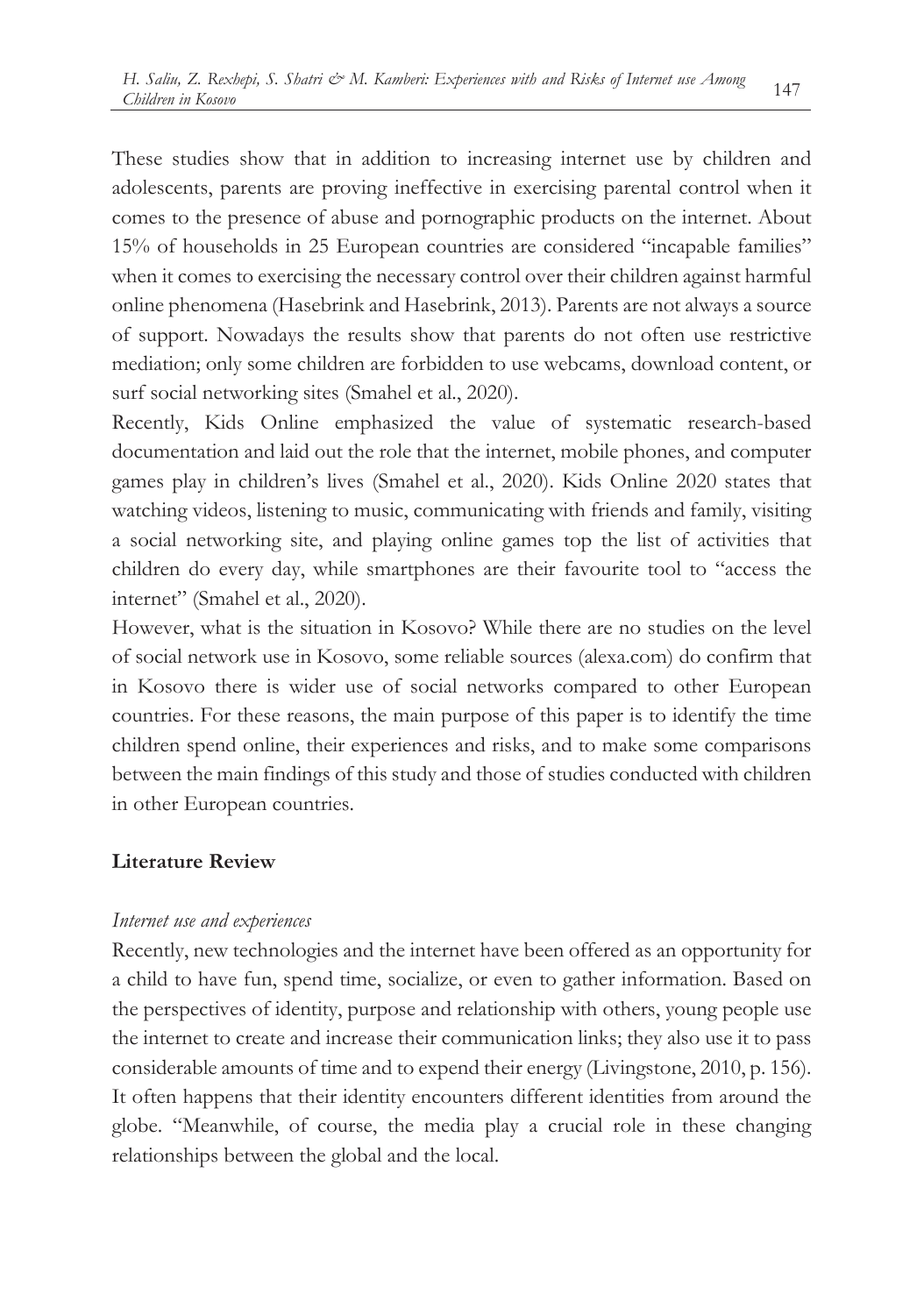Young people are now growing up with significantly greater access to globalized media…" (Buckingham, Bragg and Kehily, 2014, pp. 8-9).

However, the use of global resources to deal with local matters (Wise, 2008, p. 63) shows that people in society, especially children, given the cultural context, do not interpret the messages on the internet in the same way as others do, nor do they make the same selection of online information and communication. Instagram seems to be simultaneously a useful platform for personal communication (e.g., breastfeeding or maternity documentation) and a space where users can document and share new let us say breastfeeding information that goes beyond the private moment of breastfeeding a newborn (Locatelli, 2017). This social network of photographs is often used for autobiographical purposes (Fallon, 2014), for digital self-portrayal (Shah and Tewari, 2016), but also for aesthetic visual communication (Manovich, 2016)*.* "Individuals who publish self-portraits on social media networks such as Instagram (usually) do not have to fulfil commercial targets" (Veum and Moland Undrum, 2018, p. 100). "Selfying" (selfie-taking) is a form of communication that creates a social construction of the self (Gergen, 2011; Stochetti, 2020). For teenagers today, photos on Instagram and Facebook are the main tool for creating their identities on social networks (Pavlin, Dumančić and Sužnjević, 2020).

The growing interest in these studies and reports signifies that researchers believe that before children are exposed to the internet, they must learn how to use it, just as they learned to read and write, which also served as a prerequisite in the past for learning other things (Livingstone, 2010). Sonia Livingstone of LSE conducted the largest study undertaken in Europe, titled EU Kids Online since 2006, financed by the European Commission. According to this study, in the 27 European countries, 84% of children aged 11 to14 who were included in this study, use the internet (Livingstone and Haddon, 2009). In 2005, 70% of 6- to 17-year-olds in the 25 European countries used the internet. By 2008, this percentage increased to 75%, on average, although there was little or no increase in use among teenagers. The most striking increase has been among younger children: by 2008, 60% of 6- to10 year-olds were online users (Livingstone and Haddon, 2009, p. 20).

Nowadays, the number of internet users is enormous, considering that internet access now happens by smartphone. Recent studies in 19 European countries (Smahel et al., 2020) show that over 80% of children aged 9 to 16 use a smartphone to connect to the Internet at least once a day.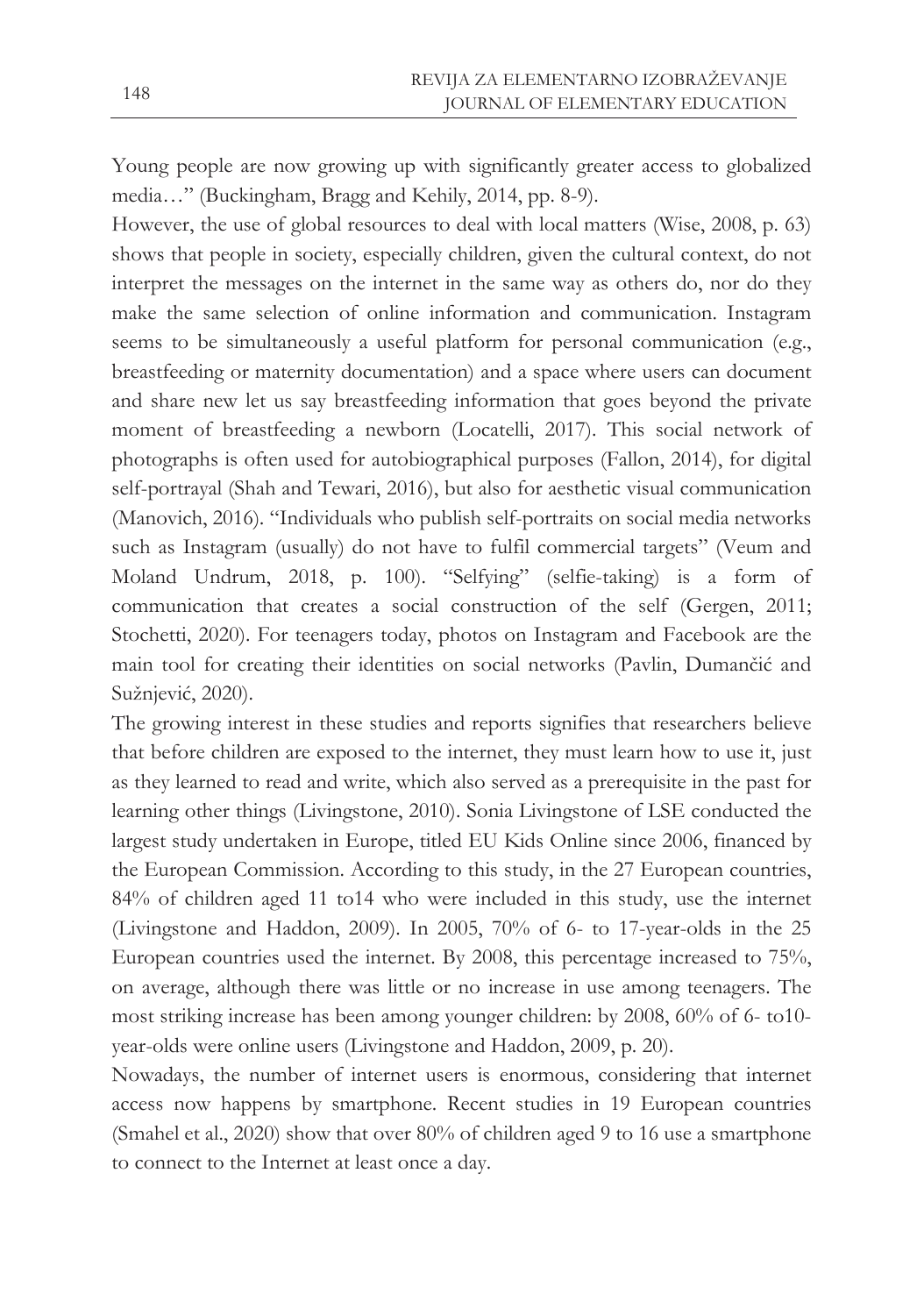"The EU Kids Online survey 2010 demonstrated that the percentage of children using a phone or smartphone to access the internet in all comparable countries has increased substantially, rising from 31% to 86% in Norway and from 2% to 86% in Romania" (Smahel et al., 2020, p. 18).

### *Online risks*

So far, internet risks have been conceived within the framework of media and technological innovation (Staksrud, 2013). They are generally considered a heterogeneous set of intentional and unintentional experiences that include coping with pornographic, violent, racist, or hateful online content, hate speech, cyberbullying, and so on (Staksrud and Livingstone, 2009). Meanwhile, Hasebrink, Livingstone and Haddon (2008) in their classification for online risks to children, identify the following categories of risk: a. commercial (advertising, spam, harvesting personal info); b. aggressive (violent, being bullied, bullying, or harassing another); c. sexual (pornographic or sexual content, meeting strangers, creating and uploading porn material); d. Values (racism, biased or misleading information, self-harm).

These risks are mainly related to the communications that children make online, but later they may also face them physically in everyday life. Hate speech from school meetings has now spread online and is becoming more widespread through social media. "Online risky content is interwoven into a youthful peer culture of sharing and daring as links are passed from child to child, discussed ritualistically the following day, and used in social judgments about group belonging or exclusion" (Livingstone et al., 2014). Seeing pornography online is the second most common risk, with around 4 in 10 teenagers across Europe. This risk is widely regarded with ambivalence by both adults and children, with considerable disagreement over the potential harm involved (Livingstone and Haddon, 2009, p. 20).

Bullying is another risk. Bullying has moved from school or face-to-face to online communications. Olweus (1978) defined bullying as when a boy or girl is repeatedly and over a period of time exposed to intentional aggressive actions by one or more others who have more power than the victim. Furthermore, bullying is direct or indirect aggressive behaviour by one child against another child who is unable to defend himself effectively (McWilliams et al., 2014). Today we need to understand more about bullying from the perspective of the victim, what the victim considers bullying. DeLara (2016) estimates that, "the definition of bullying is important for its cessation and reduction" (p. 4).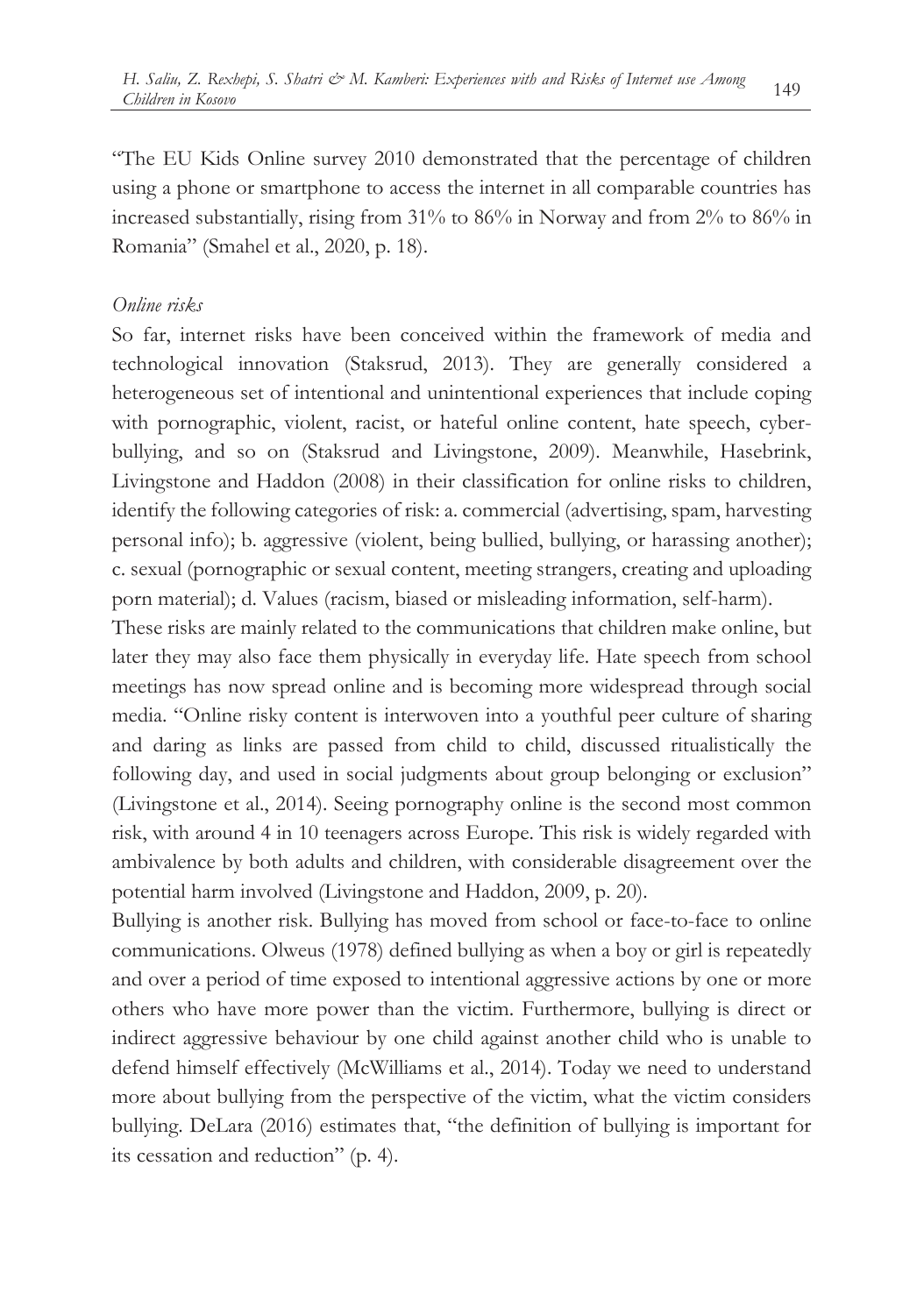For this reason, she addresses the victims to explain what they consider 'bullying', i.e., what bothers or annoys them. "When I have investigated this phenomenon with children and adolescents, they say bullying is 'anytime someone is mean to you'" (DeLara, 2016, p. 40). This means that the bully does not have to be stronger than the victim, or that bullying must be constant; meanwhile, sexual harassment is when someone starts a rumour about you; when someone follows you; when someone touches you' (DeLara, 2016, p. 5).

Moreover, cyber-bullying is a new tool, having appeared in the last decade, especially because of the widespread use of social networks. For this reason, the concerns of researchers, parents, and educators about the dangers to children from online bullying have increased (Navarro et al., 2013). Cyber-bullying occurs when a person uses IT to embarrass, harass, intimidate, threaten, or cause harm to individuals targeted for such abuse (McQuade, Colt and Meyer, 2009, p. 2). Cyber-bullying means, "any behavior performed through electronic or digital media by individuals or groups that repeatedly communicate hostile or aggressive messages intended to inflict harm or discomfort on others" (Tokunaga 2010, p. 278). Unlike bullying at school, bullying online is more widespread. In school bullying, the public can be a limited group of children; on the internet this group can be bigger, harder to avoid, and the bullying can happen at any time; the bullying message can also be easily spread compared to bullying in school. The increase in cases of disclosure of personal information also increases risks on the internet such as cyber-bullying (Livingstone and Brake, 2009). Online bullying studies identify a wide range of victimization statistics, ranging from a minimum of 5% bullying to over 70% of all children and adolescents spending time on any form of social media (DeLara, 2016, p. 3).

## *Parental control*

Understanding the role that the media and the internet play in the development of children as individuals means understanding the internal relationships in the child's family and the management of daily life (Paus-Hasebrink, Kulterer and Sinner, 2019). Here, the role of parents is fundamental, as they are the first mediators; it is with them that children usually have their first digital experiences, and children regard them as examples, tending to replicate their practices and preferences (Kucirkova and Sakr, 2015). The role of parents should be included here.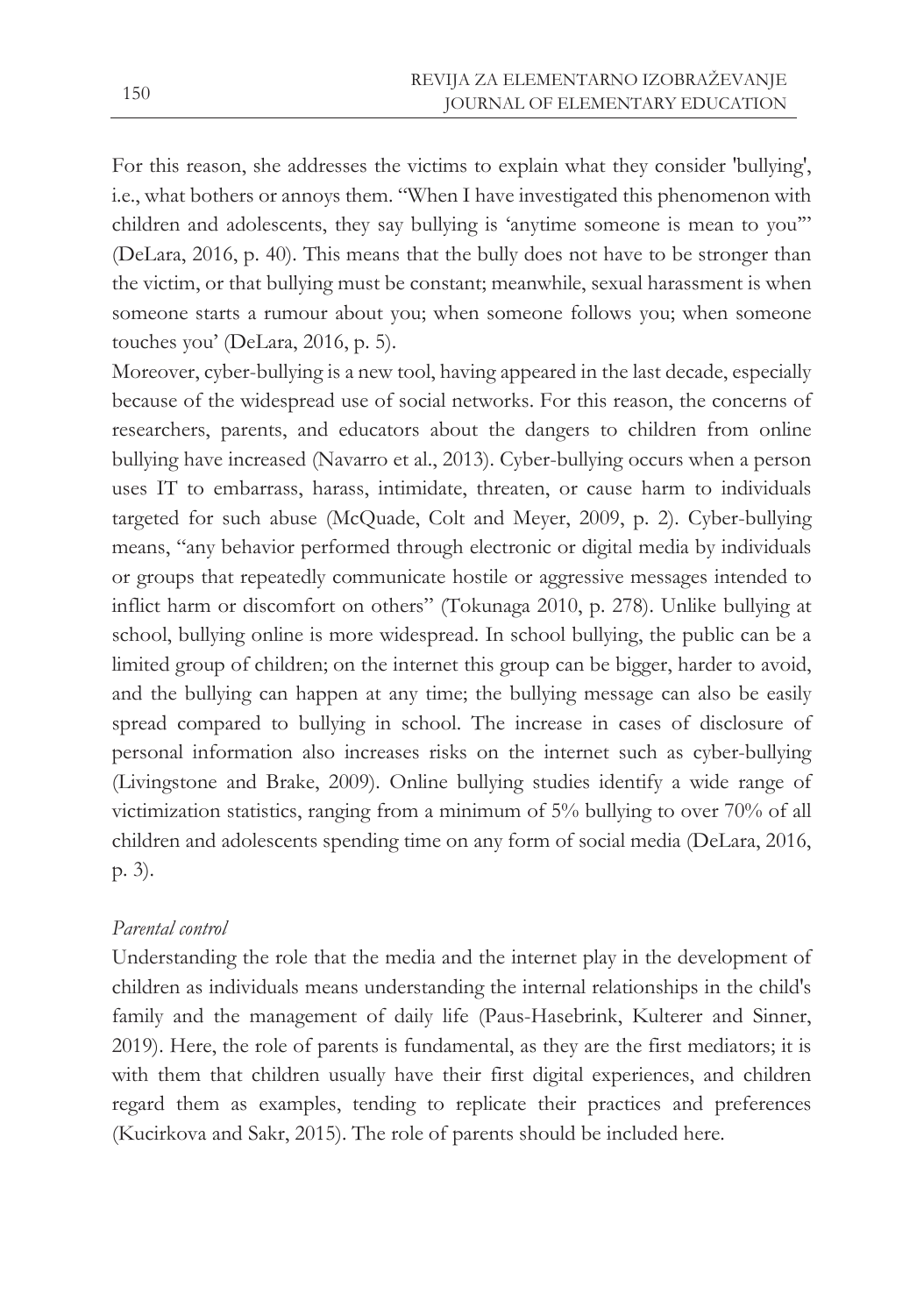The relationship between the children and others who look after them has changed lately.

However, what has really changed between the childhoods of today's parents or grandparents and those of children growing up now? What aspects of change or continuity really matter, and over what timescale should changes be gauged? (Livingstone and Sefton-Green, 2016, p. 20). In terms of risks, parents have different perceptions of the dangers to children staying online. Only the media that reports on the dangers of children exposed to the internet increases the level of sensitivity. In countries where the press expresses considerable concern about the risks of online content, there will be more parental concern about these issues compared to countries where that type of reporting is scarce (Hasebrink, Olafsson and Stetka, 2010).

The notion of parental mediation indicates the varied practices that parents adopt to manage and regulate their children's engagement with the media (Mascheroni, Ponte and Jorge, 2018), whereas mediation means the management of the relation between child and media (Livingstone and Helsper, 2008, p. 581). Parental mediation can be done actively, by talking to children about how to use the internet, what activities the internet contains, what are the pros and cons of the internet and through technical monitoring, i.e., through parental control software (Smahel et al., 2020). Active mediation of internet use consists mainly of discussions with children regarding the use of the internet and its content; both parents do it, although mothers play a greater role in this mediation (Duek and Moguillansky, 2020). However, nowadays, the role of parental control software has declined because children are increasingly proving to be better acquainted with new technologies than their parents are.

# **Research methodology**

## *The aim and the method used*

This study aimed to identify how much time Kosovo children and adolescents spend online, the products they consume and their online experiences, as well as the role of parents in educating children to save time and prevent risks.

The study focuses on these three main research questions:

RQ1: How long do children aged 11 to16 stay online and what do they consume?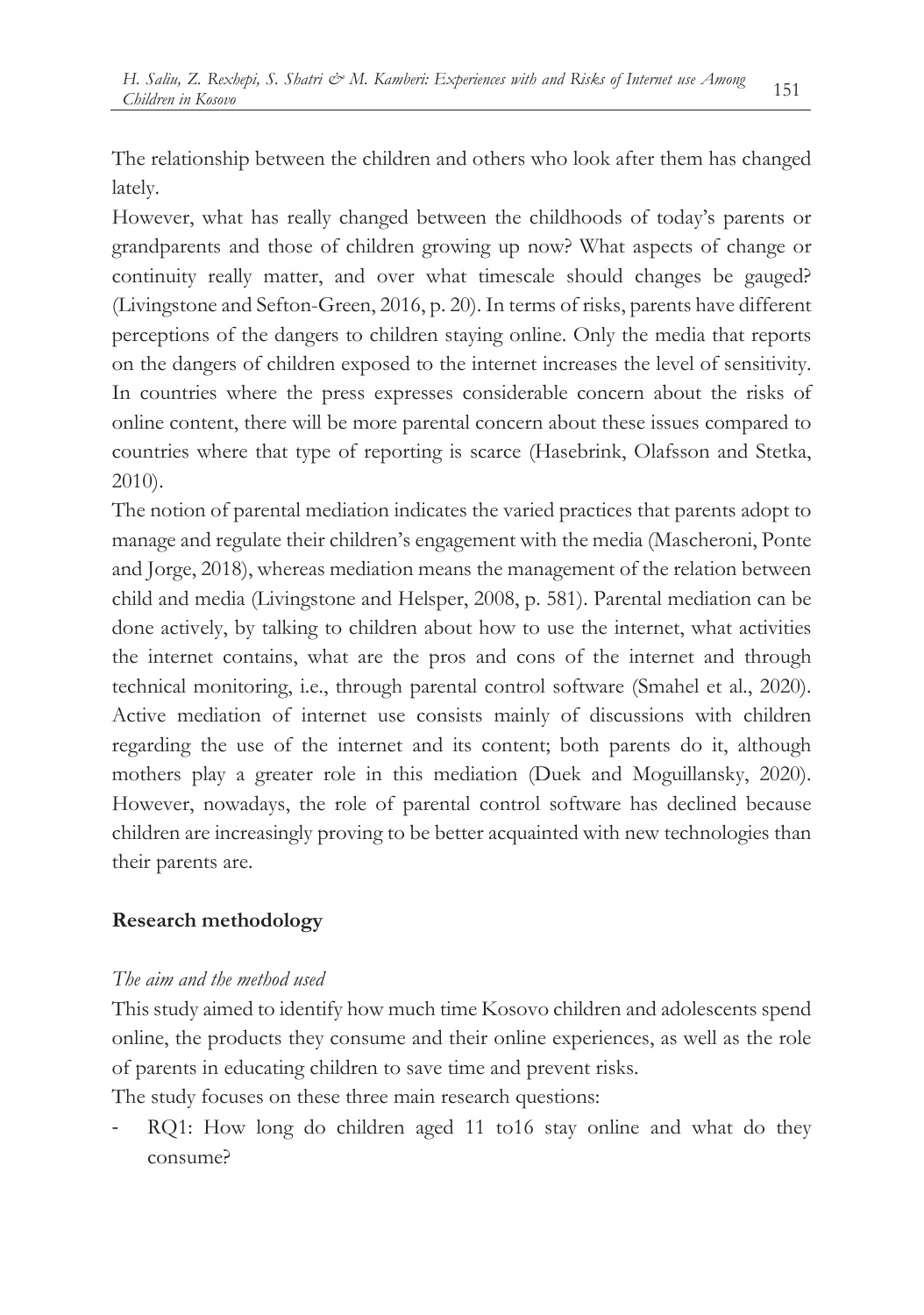- RQ2: What are their experiences with and risks from consuming products online?
- RQ3: What is the role of parental control?
- What are the main differences and similarities among Kosovar children and those of other European countries in terms of access, consumption, and online experiences?

Quantitative studies on internet use try to measure how often children access the internet and how much time they spend on digital activities (Livingstone et al., 2011). This survey was conducted in 34 schools, of which 32 were public schools, and the other two schools were the largest private schools in Kosovo (The British School of Kosovo and MAC); the survey was conducted following the proportion of attendance by Kosovo pupils in the public and private pre-university sector. The questionnaire used in this study is the one used in studies by Kids Online (by Livingstone et al. 2011), translated into Albanian by the research team, but slightly shortened, removing from this questionnaire some questions that were not relevant to this study.

## *Data collection and analysis*

The questionnaire was distributed during 2019 to schools in Kosovo's major cities by an extended team of AAB College researchers, with prior permission from the Ministry of Education, Science and Technology (MEST). Less than half the questionnaire samples were distributed in rural schools to maintain the ratio of urban and rural population in Kosovo. The questionnaire was distributed to all pupils in the classrooms during the lessons, and the research team waited until the pupils had completed it. A total of 437 pupils aged 11 to 16 were included in the survey with completed questionnaires, of which 240 (55%) were female and 197 (45%) were male.

Table 1: Pupils who completed the questionnaire based on their age  $n = 437$ )

| Aoe                |  |   |  |  |
|--------------------|--|---|--|--|
| Number of students |  | - |  |  |

After each pupil completed the questionnaire, about 20 percent of them received questionnaire forms for parents, also standardised by Kids Online, (by Livingstone et al. 2011); however, the team received only 68 parent-completed responses.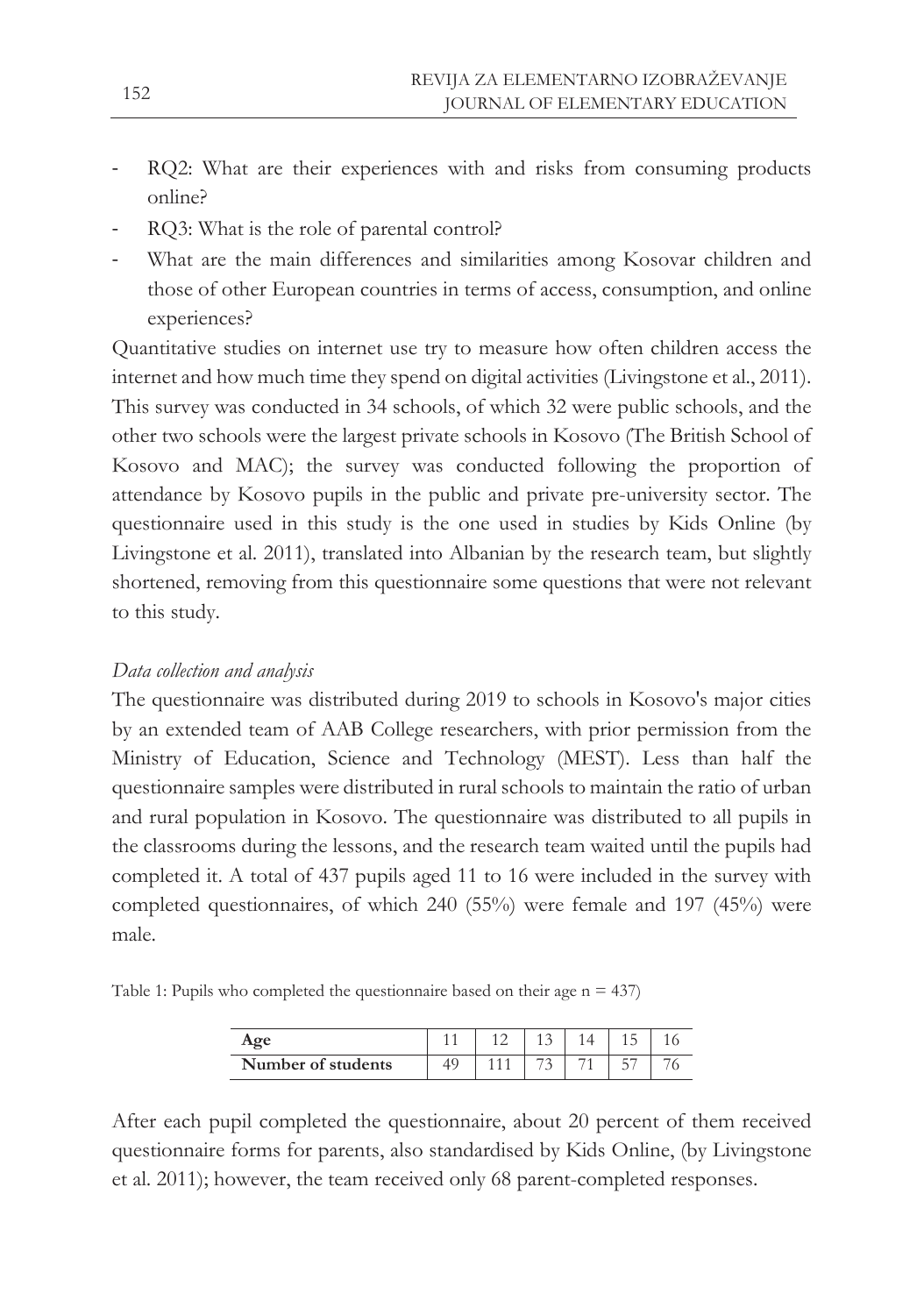Given that there have been no studies of this nature in Kosovo, some of the main findings on the risk and use categories will be compared (Hasebrink et al. 2009; Livingstone and Helsper, 2013) with some of the core findings about the situation in European countries from the EU Kids Online research project published in 2020 by Smahel et al., based on findings from surveys conducted in 19 European countries and focusing on internet users aged 9 to17, with a total of 25,101 participants. The findings presented in this paper are from the core questions only.

# *Research limitations*

The following issues can be considered as research limitations:

- lack of previous studies on this topic in Kosovo;
- lack of previous measurements of internet use by children in Kosovo;
- exclusion of Kosovo from previous studies by the European project Kids Online;
- data are reported by pupils aged 11 to16, who may have errors or bias due to social desirability;
- in the collection of family data, parents returned a limited number of completed questionnaires

# **Findings**

# *Internet use*

About 97% of Kosovar children use the internet for 1 to 6 hours per day. There are some users within this interval who are online less than 1 hour per day; this group makes up about 20%, while about 20% are major users, i.e., those who are online 5 to 6 hours per day. In other words, about 30% of children at this age are online 2 to 4 hours per day, as can be seen in the table below.

Mobile phones are the most frequently used technology compared to all other technologies, such as computer, laptop, or tablet / iPod in children of this age group. Ninety-three percent of Kosovo children and adolescents own a smartphone. Additionally, 89.2 % of respondents said they connected to the internet from home, via Wi-Fi or 3-4G smartphone.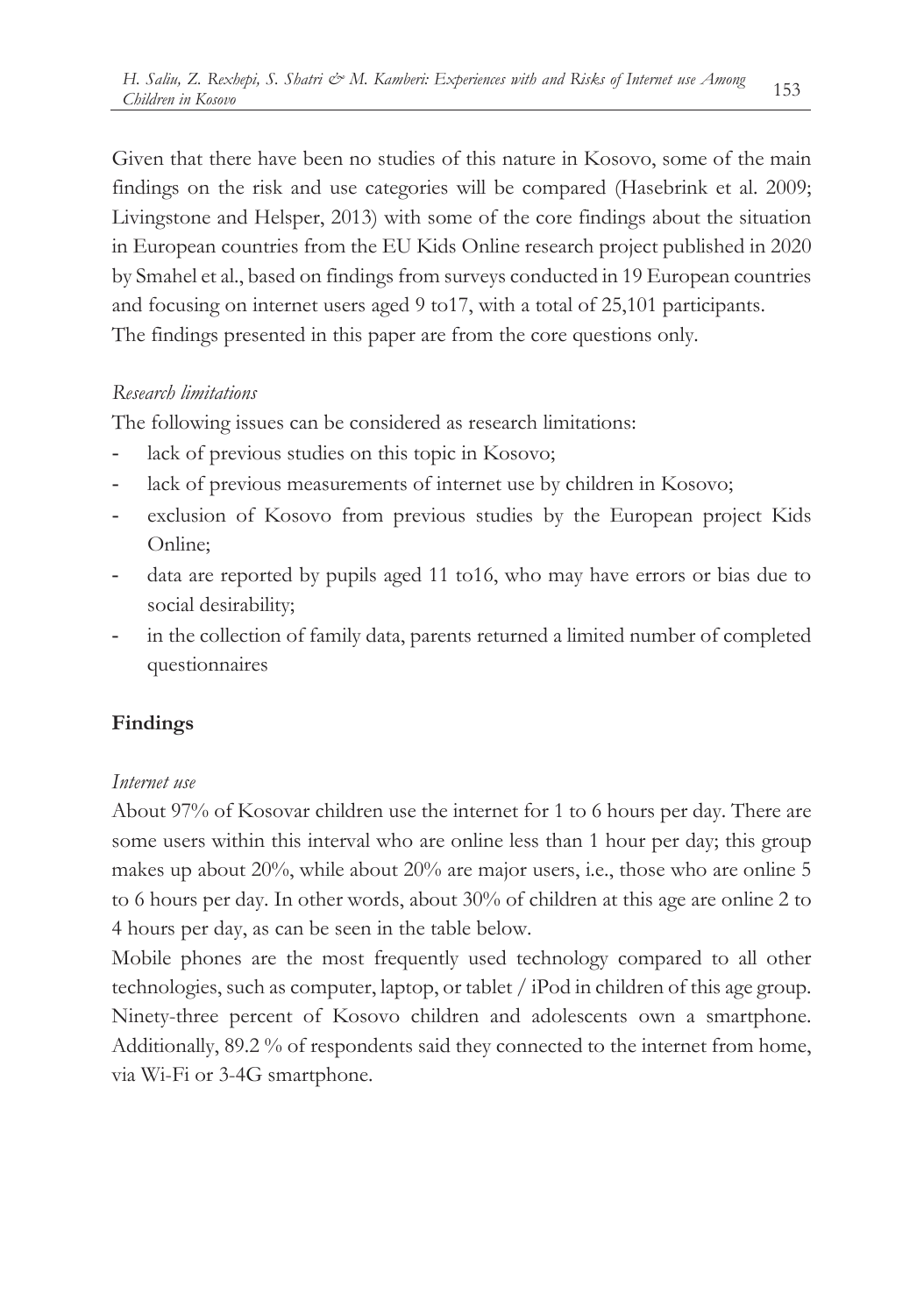| $12.7\%$<br>Less than an hour per day<br>28.7<br>20.7<br>An hour or more, but less than 2 hours | On a normal<br>Use of the internet<br>school day<br>$\frac{0}{0}$ | Average<br>During the<br>during the<br>weekend<br>week<br>$\frac{0}{0}$<br>$\frac{0}{0}$ |
|-------------------------------------------------------------------------------------------------|-------------------------------------------------------------------|------------------------------------------------------------------------------------------|
|                                                                                                 |                                                                   |                                                                                          |
| per day                                                                                         | $14.3\%$                                                          | $20.9\%$<br>17.6                                                                         |
| Two hours or more, but less than 3<br>$12.3\%$<br>$19.9\%$<br>16.1<br>hours per day             |                                                                   |                                                                                          |
| Three hours or more, but less than 4<br>$12.1\%$<br>$15.4\%$<br>13.75<br>hours per day          |                                                                   |                                                                                          |
| Four hours or more, but less than 5<br>$7.9\%$<br>$10.7\%$<br>9.3<br>hours per day              |                                                                   |                                                                                          |
| Five hours or more, but less than 6<br>21.8%<br>$17.9\%$<br>19.85<br>hours per day              |                                                                   |                                                                                          |
| None at all<br>$3.5\%$<br>2.7<br>$1.9\%$                                                        |                                                                   |                                                                                          |

Table 2: Time spent online on a normal school day and during the weekend

*Source: own elaboration.*

They also connect to the internet via laptop (71.1%), tablet or iPod (43.7%), family computer (33.3%) and family laptop (26.1%).

Table 3: Connecting to the internet via different technologies

| Having a smartphone and internet connection           | $\frac{v}{0}$ |
|-------------------------------------------------------|---------------|
| I have a smartphone                                   | 93            |
| I connect to the internet via smartphone, Wi-Fi or 4G | 89.2          |
| I connect to the internet via laptop                  | 71.1          |
| I connect to the internet via tablet or iPad          | 43.7          |
| I connect to the internet from the family computer    | 33.3          |
|                                                       |               |

*Source: own elaboration.*

Online entertainment is the most frequently used category for the 11 to 16 age group of Kosovar children and adolescents (Table 4). Ninety-two percent of respondents said they used the internet to watch video clips and listen to music from YouTube. Then they use it for homework (85.1%) and immediately after that comes the use of Instagram with 83.7%; Instagram is the most frequently used social media, while Facebook has only 35.3% usage. This age group is also obsessed with movies, which they watch online: 78.2% state that they download movies from the internet.

About 80% of children and adolescents aged 11-16 have a profile on social media: Instagram, Facebook, or other social media. The table below shows that younger ages are less present on social networks, versus older ones. 66% of 11-year-olds and 89% of 15- and 16-year-olds said they have a profile on social media.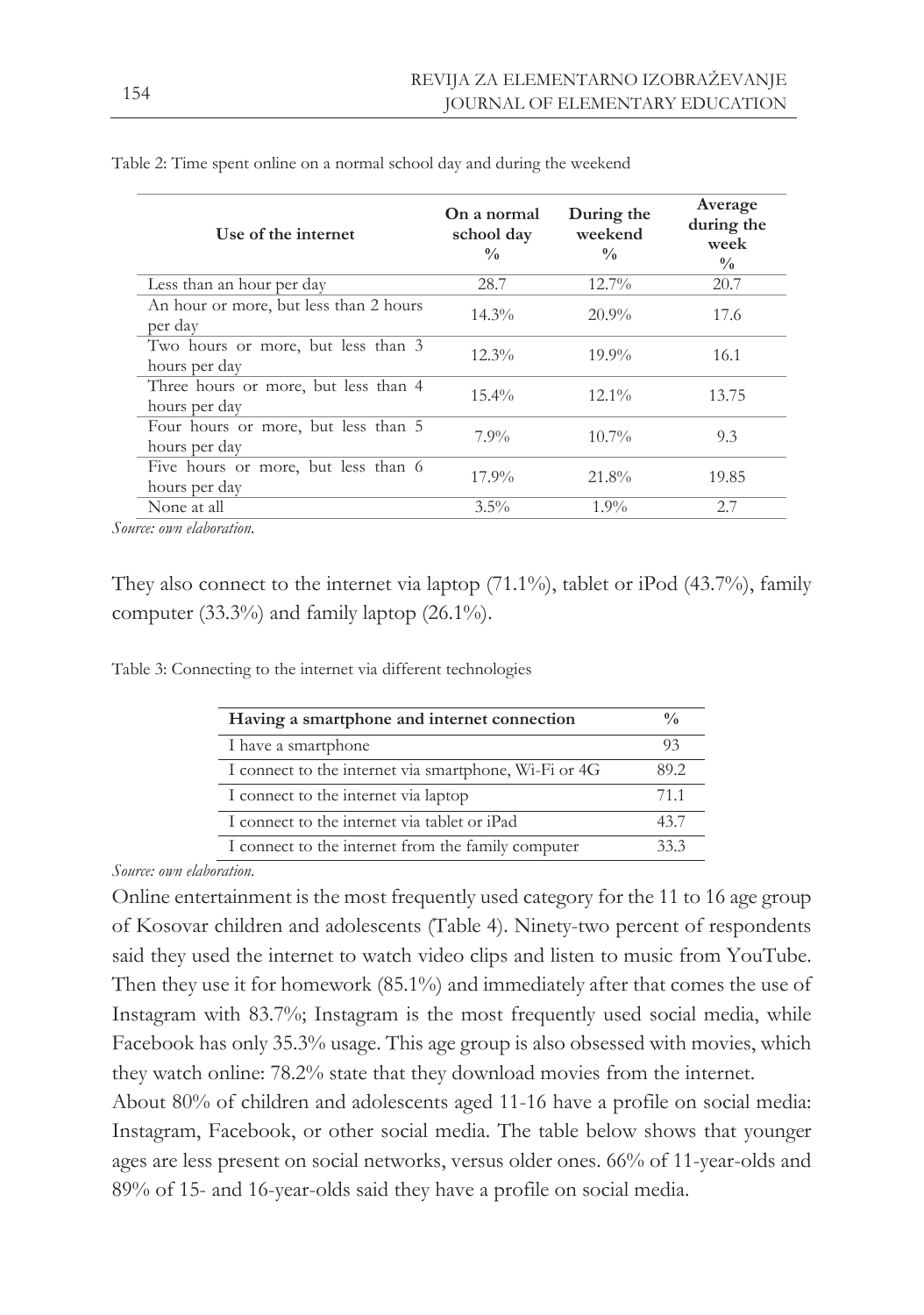| Use the internet for:                      | Every day or<br>almost every day<br>$\frac{0}{0}$ | 1-2 times<br>per week<br>$\frac{0}{0}$ | More than<br>twice per week<br>$\frac{0}{0}$ | Total<br>$\frac{0}{0}$ |
|--------------------------------------------|---------------------------------------------------|----------------------------------------|----------------------------------------------|------------------------|
| School work                                | 36.1                                              | 42.2                                   | 6.8                                          | 85.1                   |
| Watching video clips (Music<br>in YouTube) | 67.4                                              | 15.2                                   | 9.4                                          | 92                     |
| Downloading films                          | 21.9                                              | 43.6                                   | 12.7                                         | 78.2                   |
| Reading something on the<br>internet       | 26.5                                              | 24.1                                   | 18.5                                         | 69.1                   |
| Facebook                                   | 13.4                                              | 14.6                                   | 7.3                                          | 35.3                   |
| Instagram                                  | 69.6                                              | 6.5                                    | 7.6                                          | 83.7                   |

Table 4: The frequency distribution for the online platforms used

*Source: own elaboration.*

Table 5: Profiles in social media by age

| Profiles on Facebook, Instagram, or any other social media |                     |                        |  |
|------------------------------------------------------------|---------------------|------------------------|--|
| Age                                                        | Have a profile $\%$ | Don't have a profile % |  |
| 11                                                         | 66.3                | 33.7                   |  |
| 12.                                                        | 71.1                | 28.9                   |  |
| 13                                                         | 82.2                | 17.8                   |  |
| 14                                                         | 81.7                | 18.3                   |  |
| 15                                                         | 89.3                | 10.7                   |  |
| 16                                                         | 88.8                | 11.2                   |  |
| Average                                                    | 79.9                | 20.10%                 |  |

*Source: own elaboration.*

Girls are more present than boys on Instagram, while boys are more present on Facebook. About 48% of girls have an Instagram profile, while 36.5% of boys have such a profile (Table 6). On Facebook, 28.3% of boys say they have a profile, while 19.1% of girls use that platform. Twelve percent of each gender have more than one profile on Instagram, and about 10% have profiles on other social networks as well.

Table 6: Having profiles on social media, Facebook, and Twitter, by gender

| Social network profiles                       | Male          | Female        | Average       |
|-----------------------------------------------|---------------|---------------|---------------|
|                                               | $\frac{0}{0}$ | $\frac{0}{0}$ | $\frac{0}{0}$ |
| A Facebook profile                            | 28.3          | 19.1          | 23.7          |
| More than one Facebook profile                | 3.2           | 2.7           | 2.95          |
| An Instagram profile                          | 36.5          | 47.9          | 42.2          |
| More than one Instagram profile               | 13.2          | 10.8          | 12.           |
| I also have a profile on another social media | 9.1           | 11.3          | 10.2          |
| I prefer not to say                           | 97            | 82            | 8.95          |
|                                               |               |               |               |

*Source: own elaboration.*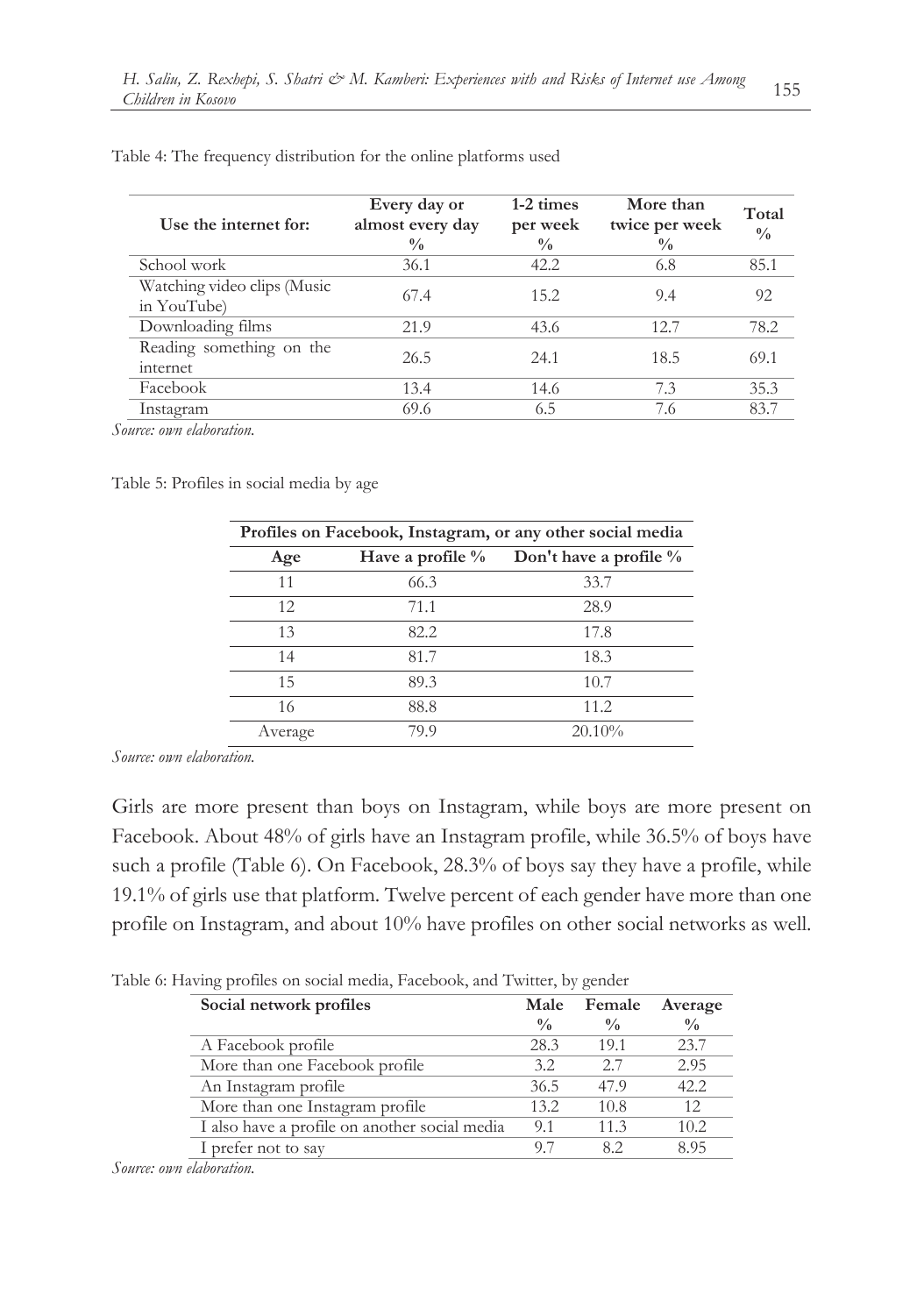Some children and adolescents find it easier to be themselves online than offline. For example, 22.7% reported finding it easier to talk about things online about which they would not otherwise talk face-to- face. Internet communication often facilitates the individual more in such communication compared to face-to-face conversation. About 35% said they talked about private things from their daily lives more freely online than they could in direct contact. However, 38 % do not have this confidence in online chats and prefer private, face-to-face conversations, as can be seen in the table below.

Table 7: Online and offline freedom of speech

| Online identity and speech                                                                          | $\frac{0}{0}$ |
|-----------------------------------------------------------------------------------------------------|---------------|
| I find it easier to be myself online                                                                | 27.2          |
| On the internet I talk about private things that I do not share with anyone in everyday<br>life     | 34.8          |
| On the internet I do not talk about the same things as in everyday life with people face<br>to face | 38.0          |
| Cource ony elaboration                                                                              |               |

*Source: own elaboration.*

### *The risks online*

Online bullying is similar to offline bullying when children leave a friend out of the group, without involving him or her in a game or activity, or even when texting or distributing denigrating messages to an individual. About 25% of respondents stated that during the last 12 months someone had acted in a harmful or insulting way on the internet. These actions include sending or distributing offensive messages in the form of words, photos, or videos. About 6% stated that they were kept online without being involved in group activities; online threats were received in about  $3\%$ of cases, regardless of gender.

There are no differences between boys and girls, except that girls are more reluctant to admit exactly what happened to them online. About 28 percent of them said that something unpleasant happened to them online, without specifying what, while only 18% of boys failed to specify what had happened to them online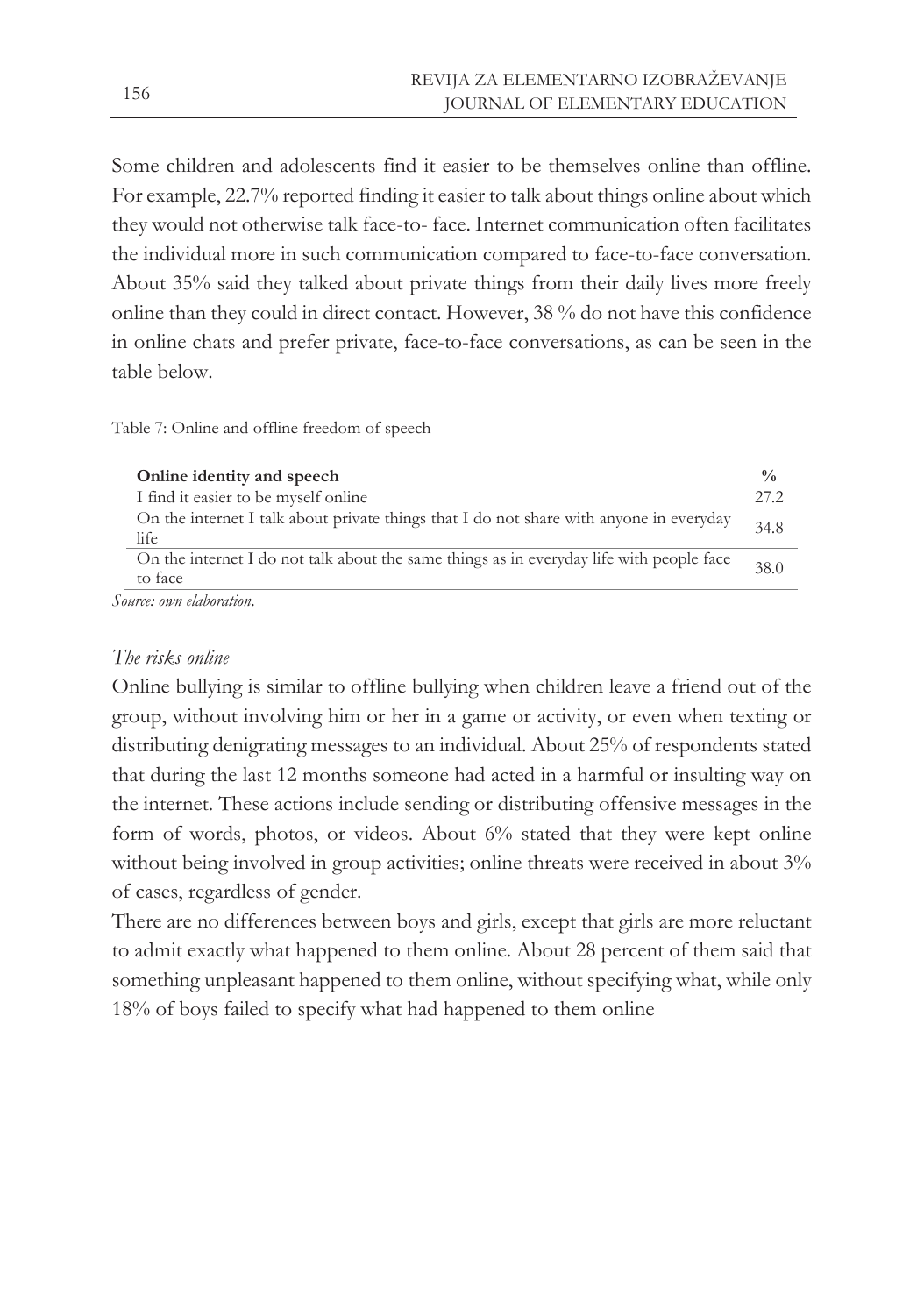| Cyberbullying during the last 12 months<br>They sent me offensive or harmful messages on the internet (words, pictures,<br>or videos)<br>Offensive or harmful messages have been spread about me on the internet<br>(words, pictures, videos)<br>I was left out during a group activity online<br>I was threatened online<br>Other offensive or harmful things<br>Something else<br>I prefer not to say | Male<br>Female                 | Total         |
|---------------------------------------------------------------------------------------------------------------------------------------------------------------------------------------------------------------------------------------------------------------------------------------------------------------------------------------------------------------------------------------------------------|--------------------------------|---------------|
|                                                                                                                                                                                                                                                                                                                                                                                                         | $\frac{0}{0}$<br>$\frac{0}{0}$ | $\frac{0}{0}$ |
|                                                                                                                                                                                                                                                                                                                                                                                                         | 25.88<br>23.75                 | 24.82         |
|                                                                                                                                                                                                                                                                                                                                                                                                         | 5.58<br>6.25                   | 5.92          |
|                                                                                                                                                                                                                                                                                                                                                                                                         | 5.58<br>6.66                   | 6.12          |
|                                                                                                                                                                                                                                                                                                                                                                                                         | 2.96<br>3.08                   | 3.02          |
|                                                                                                                                                                                                                                                                                                                                                                                                         | 9.58<br>10.15                  | 9.86          |
|                                                                                                                                                                                                                                                                                                                                                                                                         | 27.9<br>17.76                  | 22.83         |
|                                                                                                                                                                                                                                                                                                                                                                                                         | 22.9<br>31.97                  | 27.43         |

Table 8: Cyberbullying categorised by gender

*Source: own elaboration.*

Several respondents in this age group (11-16 years old) are considered daily consumers of online sexual content. Over 20% of this age group consume online products with sexual content every week, such as photos, drawings, or videos with sexual images. Of these, 7.8% said they viewed these images every day or almost every day, and 13.7% saw them once or twice a week. Nevertheless, almost half this age group are reluctant to give an answer to these questions. About 47% stated that they preferred not to respond to whether they watched sexually explicit media products online. The internet is also used for making new acquaintances, followed by face-to-face meetings. In fact, 19.2% did meet someone face-to-face after meeting them online (Table 9). Most such meetings did not go well. Twenty-two percent of children and adolescents admitted that the person they met face-to-face said things that hurt them; 2.1% admitted that "the person I met face-to-face, whom I had known from online communications, abused me sexually". 1.8% of these face-toface meetings with the people they had met online resulted in physical injuries.

|                                                     | Online acquaintance and risks <i>Source: own elaboration</i> .                          | $\frac{0}{0}$ |
|-----------------------------------------------------|-----------------------------------------------------------------------------------------|---------------|
|                                                     | Every day or almost every day                                                           | 7.8           |
| Consumption of online<br>sexual content             | Once or twice a week                                                                    | 13.7          |
|                                                     | Once or twice a month                                                                   |               |
|                                                     | Rarely                                                                                  | 23.1          |
|                                                     | I prefer not to say                                                                     | 47.6          |
| After online<br>acquaintance and offline<br>meeting | After online acquaintance, I meet that person face to face                              | 19.2          |
|                                                     | The person I met said things that hurt me                                               | 22.2          |
|                                                     | The person I met sexually abused me                                                     | 2.1           |
|                                                     | The person I met hurt me physically                                                     | 1.8           |
|                                                     | Nothing bad                                                                             | 73.9          |
|                                                     | After this meeting, I talked to my parents or friends about this<br>negative experience | 29            |

Table 9: Online sexual content consumption and the risks of meeting face-to-face after online acquaintance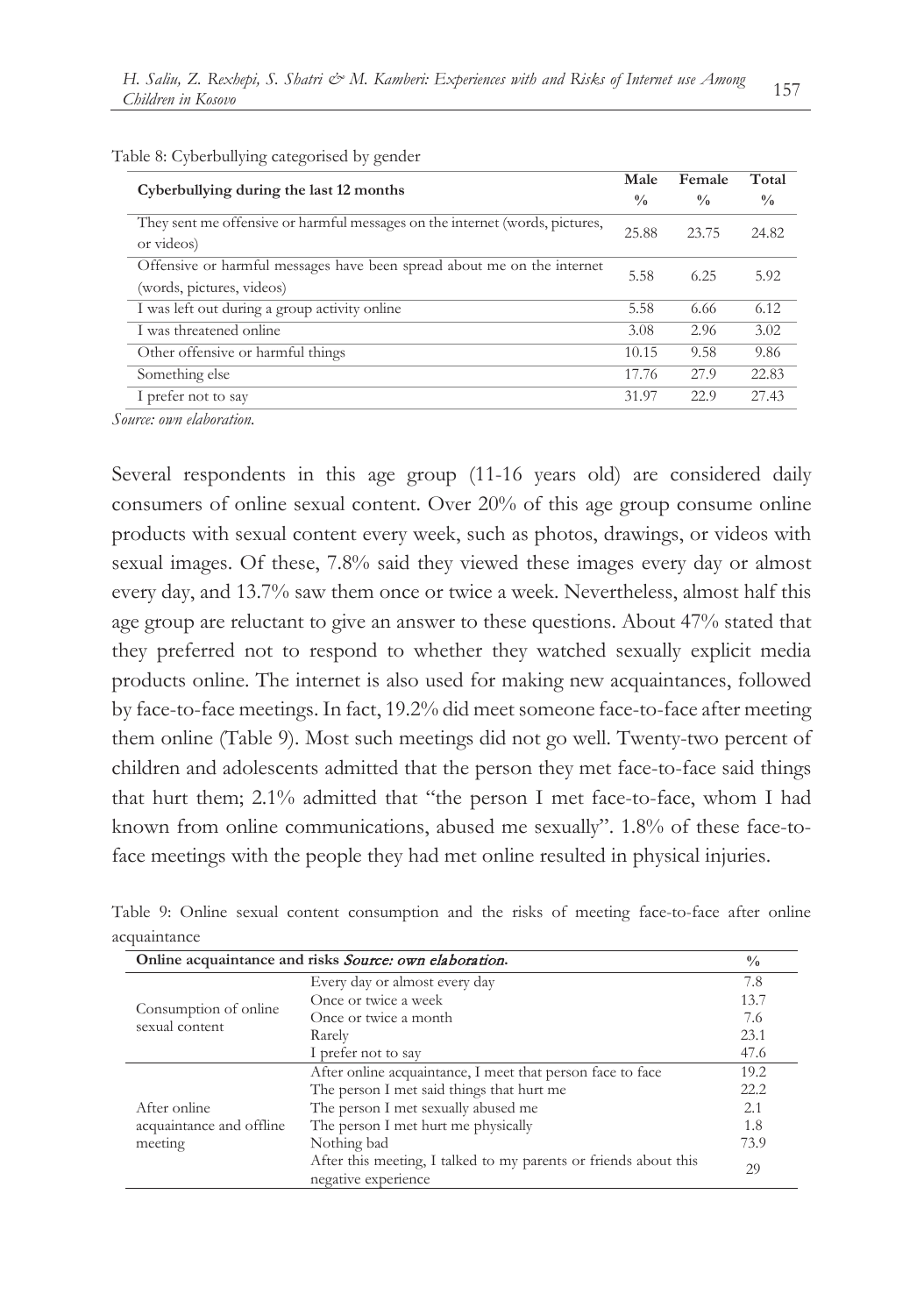# *Parental control and mediation*

Generally, the age group of 11- to 16-year-olds proves more capable than their parents in terms of information technology, Wi-Fi or fixing any mishap on cell phones. Thus, 46.5% of respondents said they know more about technology than their parents did. About 25% of students this age said their parents would ask them for help with technology, that they knew more than their parents about technology, compared to 28.6% who said they were less prepared in this area and sought help from their parents.

Table 10: Who is more proficient in using technology, children, or parents?

| Parents' and children's perspectives on technology problems                              |                                                                         |      |  |  |
|------------------------------------------------------------------------------------------|-------------------------------------------------------------------------|------|--|--|
| Children's perspective on                                                                | I know more than my parents                                             | 46.5 |  |  |
| technology problems (internet,                                                           | My parents ask me for help                                              | 25.2 |  |  |
| phone, Wi-Fi, software)                                                                  | I ask my parents for help                                               | 28.3 |  |  |
| Parents' perspective on<br>technology problems (internet,<br>telephone, Wi-Fi, software) | Kids know more than I do                                                | 36.2 |  |  |
|                                                                                          | The children ask me for help                                            | 31.4 |  |  |
|                                                                                          | I cannot limit the use of software and often seek<br>help from children | 32.4 |  |  |

*Source: own elaboration.*

On the other hand, 36 percent of parents admit that their children are more capable in online technology because they ask for help from their children oftener than vice versa, and 32.4 say that they are not capable of undertaking software measures to restrict the child navigating pages with age-harmful content.

# **Discussion and conclusions**

Pupils in Kosovo use the internet to communicate, listen to music, watch videos, play fun games, read, or find school materials, post pictures, and expand their social circles. More specifically, 97 percent of them use the internet for 1 to 6 hours per day. Comparing some of the main results with those from other European countries from the Kids Online project of Smahel et al. (2020), one can clearly see a marked similarity of the results from Kosovo with those of other European countries.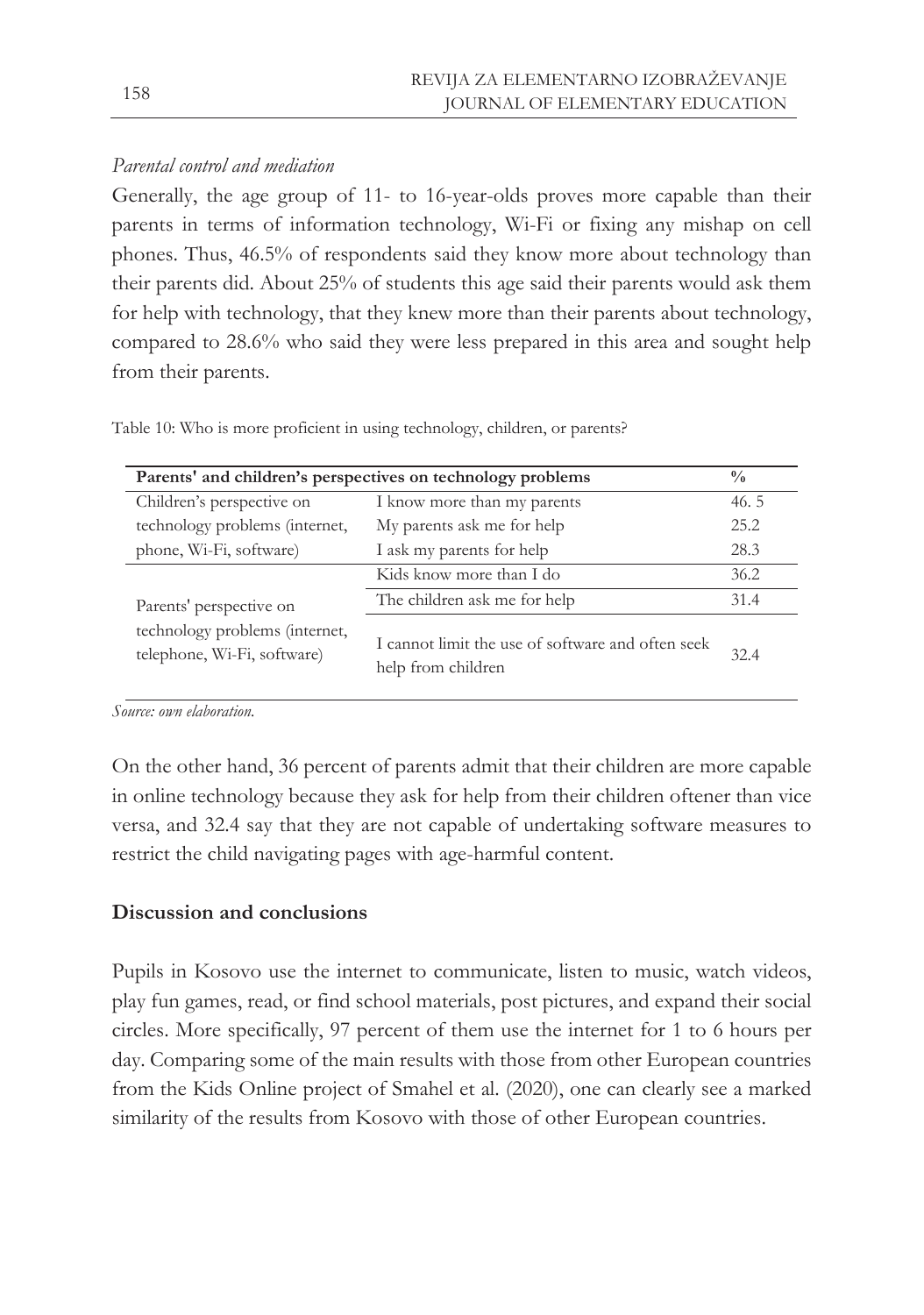Kosovar children spend most of their time listening to music on YouTube (92%), doing homework or searching for school materials (85%) and using Instagram (83.7%). About 89% of children connect to the internet via a smartphone, while the European average is 80%, 70% in Switzerland and Slovakia and 89% in Slovakia and Lithuania (Smahel et al., 2020). Posting photos and creating an online identity, as some of them (27%) stated, make it easier to express themselves online than in real life, a finding which is within the average of other European countries and ranges from 19% in Poland up to 38% in Romania and Lithuania (Smahel et al., 2020). For them, online identity is more manageable and more easily improved. Nevertheless, this also adds to the digital stress of adolescents (Weinstein and Selman, 2016).

The risks mentioned below are similar to those of children from other European countries. The results show that about 4 percent of child and adolescent respondents in Kosovo say they are daily consumers of online sex photos and videos. Meanwhile, 21.5% of respondents aged 11 to 16 in Kosovo, have admitted that during the last year, every week or more often, they have seen online images with sexual content. This percentage is the same as some other EU countries, such as France (21%), but half the figure from Serbia (50%); 18.5% have exchanged messages with sexual content online, which is also in line with the average of European countries, but which within countries varies from 8% to 39% (Smahel et al., 2020).

In 2019, at the time the survey was conducted, about 19% of children in Kosovo said that they had physically met the person from the online friendship. In EU countries in 2009, it was an average of 9% in most European countries, or about 20% in the Czech Republic, Poland, and Sweden (Staksrud and Livingstone, 2009), while in the 2019 survey, the European average was around 17% (Smahel et al., 2020). From these offline meetings with online acquaintances, 22% of Kosovar pupils were offended and emotionally hurt. Twenty-nine percent of youngsters have talked to their parents or friends about this negative experience while the "number of children who reported that they told no one about their negative experiences ranges between 4% (France) and 30% (Estonia)" (Smahel et al., 2020).

Parental mediation is also necessary because the phenomenon is disturbing: about 25% of respondent pupils are being disturbed online. However, mediation is often also related to the socio-economic status of the family, parenting styles and family composition. The educational and professional level of parents is directly related to the digital consumer culture that the child has and their critical thinking while on technological aids (Jiménez-Morales et al. 2020).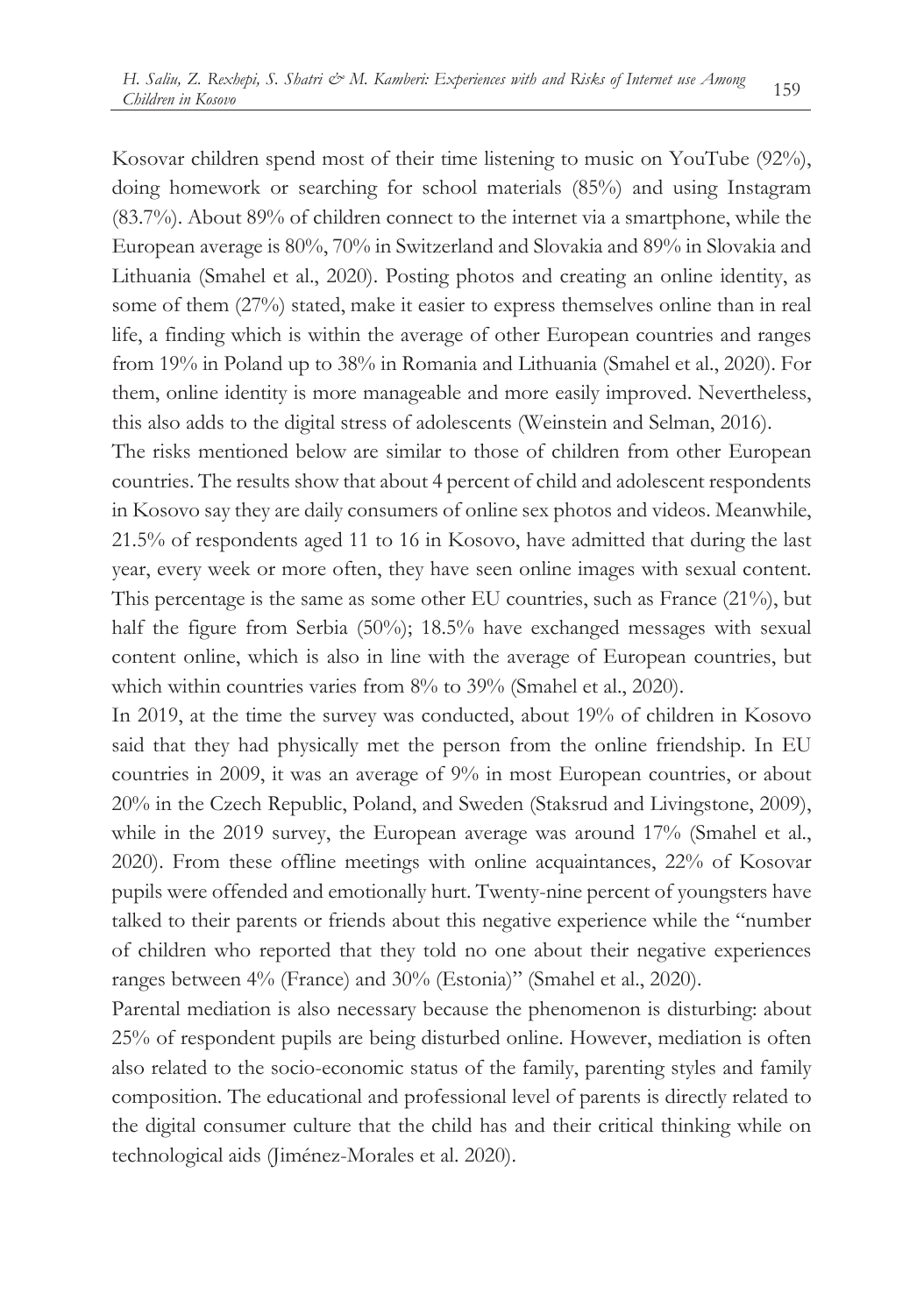In Kosovo, one specific social trait is the large, traditional family, comprising three generations, where the middle generation includes two or three brothers with their children, who live in one rural household. The results show that in such large families, parental mediation is weaker, as children share experiences with their cousins living in the same house. The challenge is greater in developing countries, especially among rural households, where parents have less knowledge than their children about adopting and using technology, while children are more likely to teach their parents how to use technology and the internet (Correa, 2014). Therefore, active mediation is more beneficial when "talking with children about their internet use, sharing online activities, and explaining what is good and bad on the internet" (Smahel et al., 2020, p. 106).

In addition to parental mediation, the teacher and the school play important roles, too. "When teachers are addressing the fostering of competences established in a media literacy curriculum, they are likely to mediate their students' media use" (Berger, 2020, p. 53). However, it goes beyond that. The role of the teacher is also related to a study course that should be part of the curriculum, such as *Media Literacy*, which in Kosovo does not exist separately in pre-university education. Mendoza (2009) estimates that parental mediation and media literacy have so far acted separately and therefore suggests that better liaison with and interaction between parents as media educators for children, and media education would be more effective. In other words, the fact that the internet has already become a prominent daily occurrence for children should not be questioned. Similarly, one should not count much on the ability of parents to exert parental control. Children are now more tech savvy than their parents. Most parents have admitted that when they have problems with technology, they ask their children for help. Being in this situation, one should no longer insist on the possibility of parental control but must pass from risk avoidance to risk management.

Finally, Kosovo does not differ from some EU countries (i.e., Bulgaria and Romania) in terms of internet penetration, nor does it show any contrast regarding social status and cultural context with other Balkan countries; therefore, the results are generally congruent with the variations within EU countries.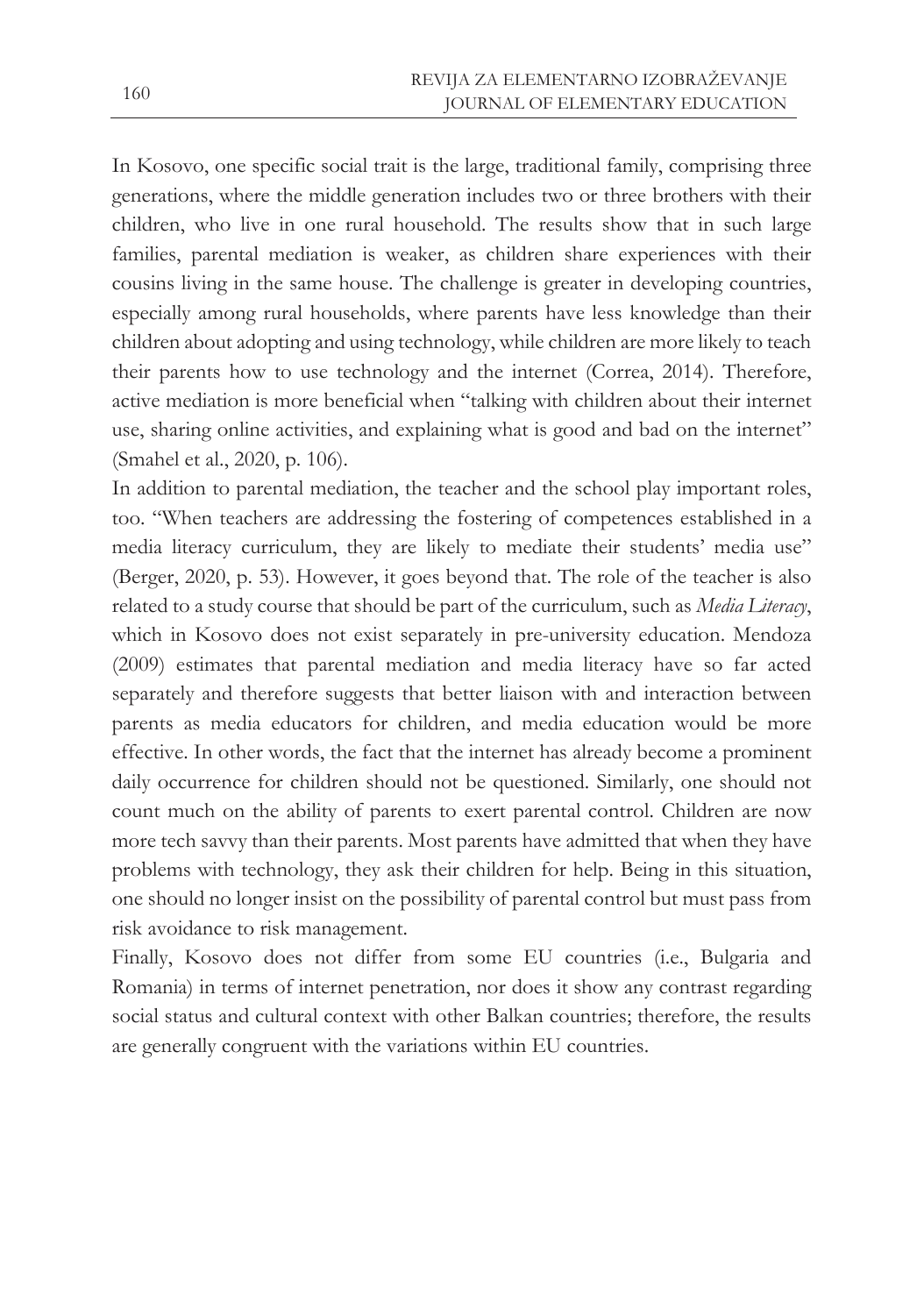### **Acknowledgments**

We thank Professor Rolando Marini from the University for Foreigners of Perugia (Italy), for support and consultation.

### **Funding**

This study has received financial support from the Ministry of Education, Science and Technology of Kosovo, with decision no. 2, protocol no. 2791, DT. 12.12.2018.

#### **References:**

- Berger, P. (2020). Teachers' mediation practice: Opportunities and risks for youth media behavior. *Comunicar, 64,* 49–59. DOI: https://doi.org/10.3916/C64-2020-05
- Buckingham, D., Bragg, S. and Kehily, J. (2014). *Youth Cultures in the Age of Global Media*. Switzerland: Palgrave Macmillan.
- Correa, T. (2014). Bottom-Up Technology Transmission within Families: Exploring how Youths Influence their Parents' Digital Media use with Dyadic Data. *Journal of Communication*, *64*(1), 103–124.
- Couldry, N. (2012). *Media, Society, World: Social Theory and Digital Media Practice*. Cambridge: Polity Press.
- DeLara, E. W. (2016). *Bullying Scars: The Impact on Adult Life and Relationships.* Oxford: Oxford University Press.
- Duek, C. and Moguillansky, M. (2020). Children, digital screens and family: parental mediation practices and gender. *Comunicação e sociedade*, *37*, 55–70. DOI: https://do-i.org/10.17231/c– omsoc.37(2020).2407
- Fallon, K. (2014). Streams of the self: The Instagram feed as narrative autobiography. In H. Moura, R. Sternberg, R. Cunha, C. Queiroz, & M. Zeilinger (Eds.), *Proceedings of the Interactive Narratives, New Media & Social Engagement International Conference, pp.* 54–60. Retrieved from http://interactiveconference.spanport.utoronto.ca/resources/Fa-llon.pdf
- Gergen, K. J. (2011). The Self as Social Construction. *Psychological Studies*, *56*, 108–116. DOI: https://doi.org/10.1007/s12646-011-0066-1
- Hasebrink, U. and Paus-Hasebrink, I. (2013). Trends in children's consumption of media. In: D. Lemish (Ed.), *The Routledge International Handbook of Children, Adolescents and Media,* 31–38. Milton Park and London, UK: Routledge and Taylor & Francis.
- Hasebrink U, Ólafsson, K. and Stetka, V. (2010). Commonalities and differences: How to learn from international comparisons of children's online behavior. *International Journal of Media and Cultural Politics, 6*(1). DOI: https://doi.org/10.1386/macp.-6.1.9/1
- Hasebrink, U., Livingstone, S., Haddon, L. and Ólafsson, K. (2009). *Comparing children's online opportunities and risks across Europe: Cross-national comparisons for EU Kids Online.* LSE, London: EU Kids Online. Retrieved from http://eprints.lse.ac.uk/24368/1/D3-.2\_Report-Cros– s\_national\_comparisons-2nd-edition.pdf
- Hasebrink, U., Livingstone, S., and Haddon, L. (2008). *Comparing Children's Online Opportunities and Risks across Europe: Cross-national comparisons for EU Kids Online*. London: EU Kids Online (Deliverable 3.2.).
- Jiménez-Morales, M., Montaña, M. and Medina-Bravo, P. (2020). Childhood use of mobile devices: Influence of mothers' socio-educational level. *Comunicar, 64,* 21–28. DOI: https://doi.org/10.3916/C64-2020-02
- Kucirkova, N. and Sakr, M. (2015). Child-father creative text-making at home with crayons, iPad collage and PC. *Thinking Skills and Creativity*, *17*, 59-73. DOI: https://doi.org/10.1016/j.tsc.2015.05.003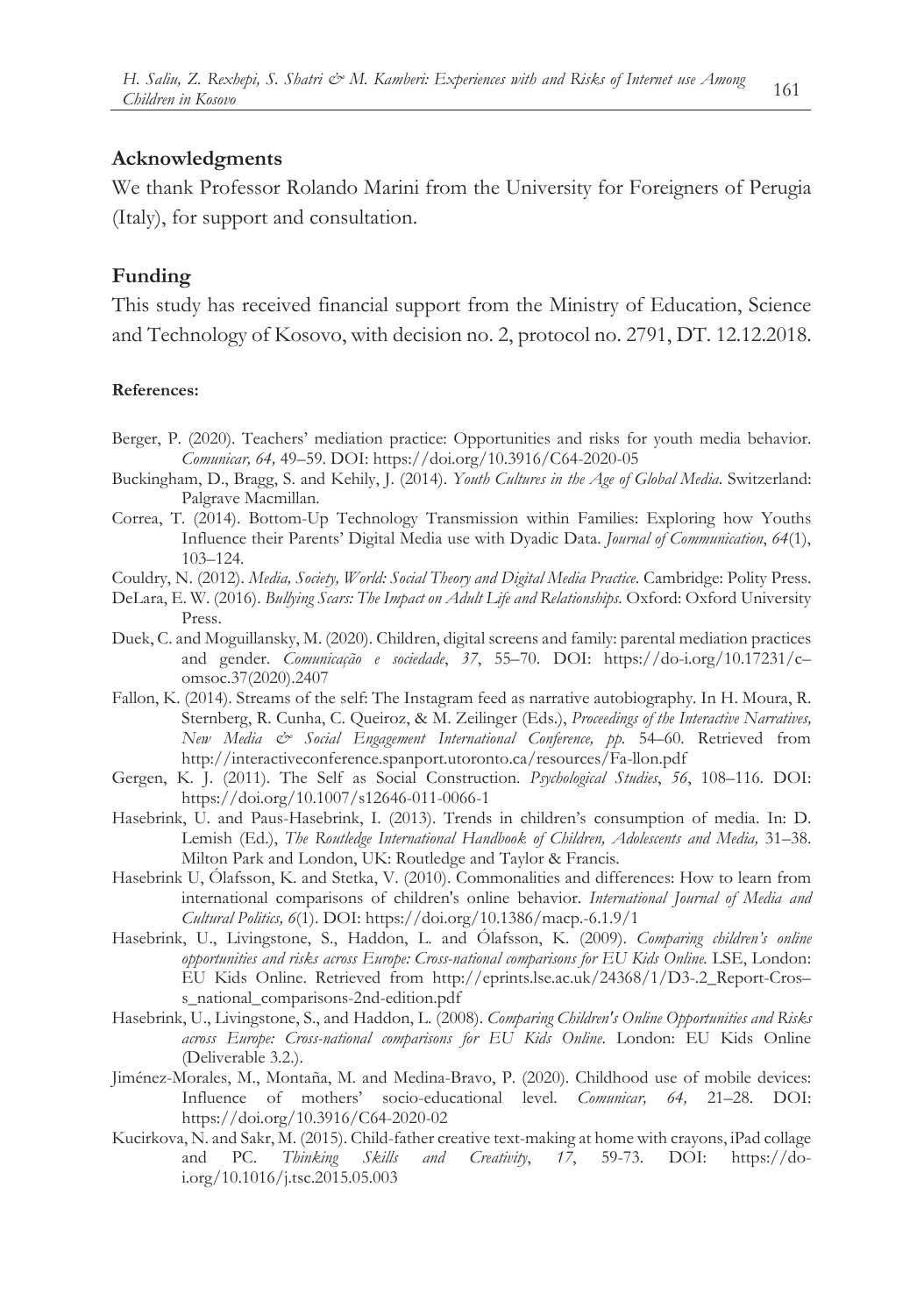- Livingstone, S. (2010). *Ragazzi Online. Crescere con internet nella società digitale* [Growing up with the internet in the digital society]*.* Milano: Vita e Pensiero.
- Livingstone, S. and Brake, D. R. (2009). On the rapid rise of social networking sites: New findings and policy implications. *Children & Society*, *24*, 75–83.
- Livingstone, S. and Haddon, L. (2009). *EU Kids Online: Final report*. LSE, London: EU Kids Online. (EC Safer Internet Plus Programme Deliverable D6.5). Retrieved from http://www.lse.a– c.uk/media@lse/research/EUKidsOnline/EU%20Kids%20I%20(2006-9)/EU%20Kid– s%2-0Online%20I%20Reports/EUKidsOn-lineFinalRep-ort.pdf
- Livingstone, S. and Helsper, E. J. (2008). Parental mediation of children's Internet use. *Journal of Broadcasting & Electronic Media*, *52*(4), 581–599. DOI: https://doi.org/10.1-080/0883– 8150802437396
- Livingstone, S. and Sefton-Green, J. (2016). *The Class: Living and Learning in the Digital Age.* New York*:*  New York University Press.
- Livingstone, S., Haddon, L., Görzig, A. and Ólafsson, K. (2011). *Risks and safety on the internet: The perspective of European children. Full Findings*. London: LSE, EU Kids Online.
- Livingstone, S., Kirwill, L., Ponte, C. and Staksrud, E. (2014). In their own words. What bothers children online? *European Journal of Communication*, *29*(3), 271–288. DOI: https://doi.org/10– .1177/0267323114521045
- Livingstone, S., Mascheroni, G. and Staksrud, E. (2015). *Developing a framework for researching children's online risks and opportunities in Europe.* Retrieved from: http://www.lse.ac.u-k/media@ls– e/research/EUKidsOnline/EUKidsIV/PDF/TheEUKidsOnlineresearchframework.pdf
- Livingstone, S. and Helsper, E. (2013). Children, internet and risk in comparative perspective. *Journal of Children and Media*, *7* (1), 1–8. DOI: https://doi.org/10.1080/174-82798.2012.739751
- Locatelli, E. (2017). Images of Breastfeeding on Instagram: Self-Representation, Publicness, and Privacy Management. *Social Media + Society.* DOI: https://doi.org/10.1-177/2056305– 117707190
- Manovich, L. (2016). *Instagram and Contemporary Image*. Retrieved from http://manovich.net/in– dex.php/projects/instagram-and-contemporary-image
- Mascheroni, G., Ponte, C. and Jorge, A. (Eds.) (2018). *Digital Parenting. The Challenges for Families in the Digital Age.* University of Gothenburg, Nordicom.
- McQuade, S. C. III, Colt, J. P. and Meyer, N. B. (2009). *Cyber Bullying. Protecting Kids and Adults from Online Bullies*, USA: Praeger.
- McWilliams, K., Goodman, G. S., Raskauskas, J. and Cordon, I. M. (2014). Child Maltreatment and Bullying, 300–315. In: G. B. Melton, A. Ben-Arieh, J. Cashmore, G. S. Goodman and N. K. Worley. *The Sage Handbook of Child Research.* Sage*.* DOI: https://dx.doi.org/10.4135/– 9781446294758
- Mendoza, K. (2009). Surveying parental mediation: Connections, challenges and questions for media literacy. *Journal of Media Literacy Education*, *1*(1), 28–41.
- Navarro, R., Serna, C., Martínez, V. and Ruiz-Oliva, R. (2013). The role of Internet use and parental mediation in cyberbullying victimization among Spanish children from rural public schools. *European Journal of Psychology of Education*, *28*(3). 725–745. DOI: https://doi.org/10.100– 7/s10212-012-0137-2
- Ólafsson, K., Livingstone, S. and Haddon, L. (2014). *Children's Use of Online Technologies in Europe. A review of the European evidence base.* London: LSE, EU Kids Online. Revised edition.
- Olweus, D. (1978). *Aggression in the Schools: Bullies and Whipping Boys.* Washington: Hemisphere Publishing Corporation.
- Paus-Hasebrink, I., Kulterer, J. and Sinner, P. (2019). *Social Inequality, Childhood and the Media: A Longitudinal Study of the Mediatization of Socialisation*. Switzerland: Palgrave Macmillan. DOI: https://doi.org/10.1007/978-3-030-02653-0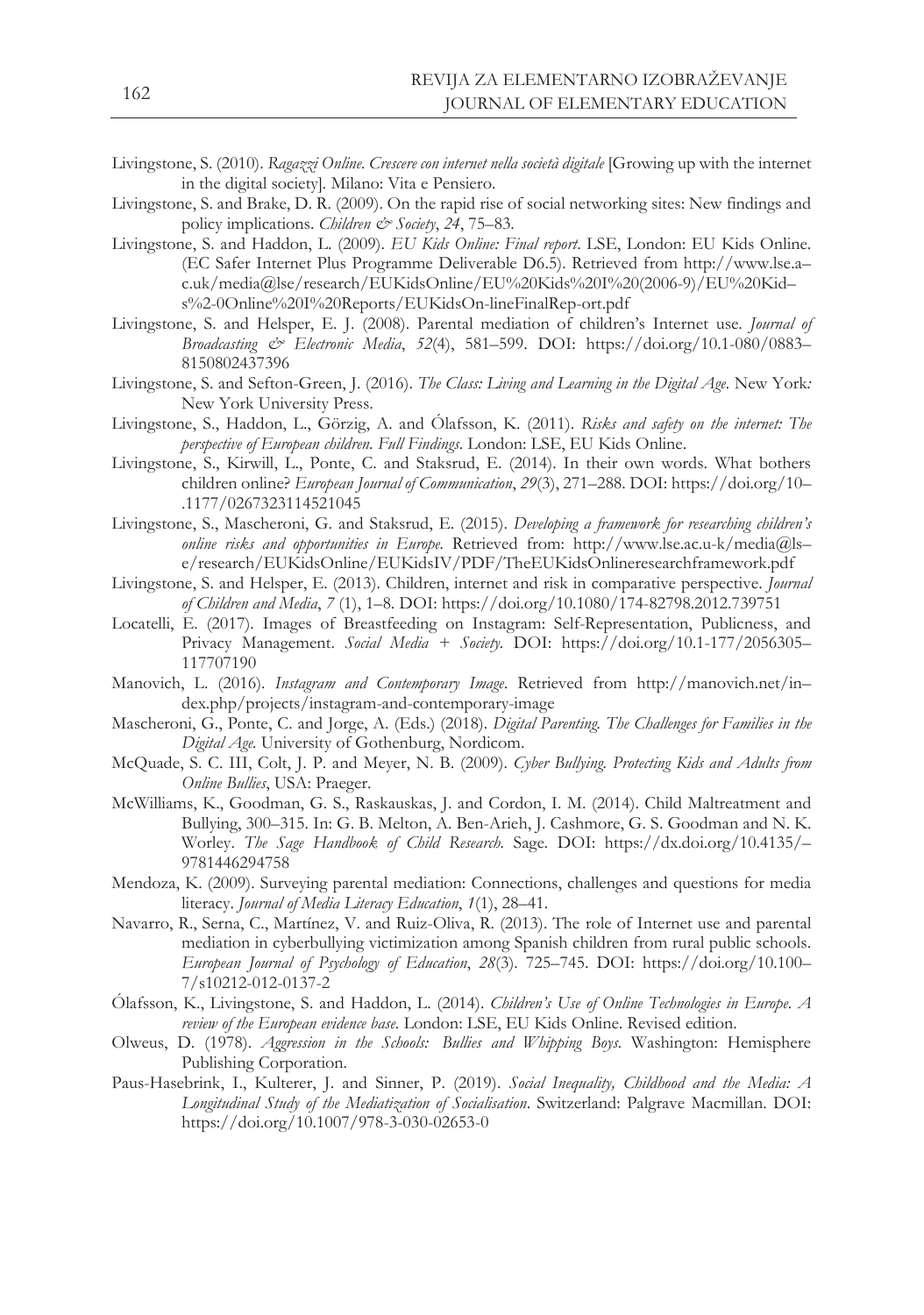- Pavlin, M. H., Dumančić, D. and Sužnjević, M. (2020). Analysis of Teenagers' Facebook Profile Creation with a Special Focus on Photography: Insights from Croatia. *KOME − An International Journal of Pure Communication Inquiry. 8*(1), 58–79. DOI: https://doi.org/10.– 17646/KOME.75672.35
- Ponte, C. (2019). Challenging online situations reported by Italian and Portuguese children in 2018. *Mediterranean Journal of Communication*, *10*(2), 37–50. DOI: https://doi.org/–10.14198/M– EDCOM2019.10.2.3
- Shah, R. and Tewari, R. (2016). Demystifying "selfie": A rampant social media activity. *Behavior & Information Technology*, *35,* 864–871.
- Smahel, D., Machackova, H., Mascheroni, G., Dedkova, L., Staksrud, E., Ólafsson, K., Livingstone, S. and Hasebrink, U. (2020). *EU Kids Online 2020: Survey results from 19 countries*. EU Kids Online. DOI: https://doi.org/10.21953/lse.47fdeqj01ofo
- Staksrud, E. (2013). *Children in the Online World: risk, regulation, rights.* Farnham, UK: Ashgate.
- Staksrud, E. and Livingstone, S. (2009). Children and online risk: powerless victims or resourceful participants? *Information, Communication and Society, 12*(3), 364–387. DOI: https://doi.org/1– 0.1080/13691180802635455
- Stocchetti, M. (2020). Selfie and Interpellation A Preliminary Study of the Role of Ideology in the Social Construction of Reality, Self and Society in the Digital Age, *KOME − An International Journal of Pure Communication Inquiry, 8*(1), 44–57. DOI: https://do-i.org/10.17646/K– OME.75672.37
- Tokunaga, R. S. (2010). Following you home from school: A critical review and synthesis of research on cyberbullying victimization. *Computers in Human Behavior*, *26*, 277–287.
- Veum, A. and Moland Undrum, L. V. (2018). The selfie as a global discourse. *Discourse & Society*, *29*(1), 86–103.
- Weinstein, E. C. and Selman, R. L. (2016). Digital stress: Adolescents' personal accounts. *New Media & Society, 18*(3), 391–409. DOI: https://doi.org/10.1177/146144-4814543989
- Wise, J. M. (2008). *Cultural Globalization: A user's guide*. New York: Wiley Blackwell.

### **Authors:**

#### **Dr. Hasan Saliu**

Assistant professor, AAB College, Faculty of Mass Communication, Elez Berisha 56, 10000 Pristina, Kosovo, e-mail: hasan.saliu@aab-edu.net

Docent, AAB College, Fakulteta za množične komunikacije, Elez Berisha 56, 10000 Priština, Kosovo, e-pošta: hasan.saliu@aab-edu.net

#### **MA. Zija Rexhepi**

Lecturer, AAB College, Faculty of Mass Communication, Elez Berisha 56, 10000 Pristina, Kosovo, email: zija.rexhepi@aab-edu.net

Predavatelj, AAB College, Fakulteta za množične komunikacije, Elez Berisha 56, 10000 Priština, Kosovo, e-pošta: zija.rexhepi@aab-edu.net

#### **Dr. Saranda Shatri**

Assistant professor, AAB College, Faculty of Social Sciences, Elez Berisha 56, 10000 Pristina, Kosovo, e-mail: saranda.shatri@aab-edu.net

Docent, AAB College, Fakulteta za družbene vede, Elez Berisha 56, 10000 Priština, Kosovo, e-pošta: saranda.shatri@aab-edu.net